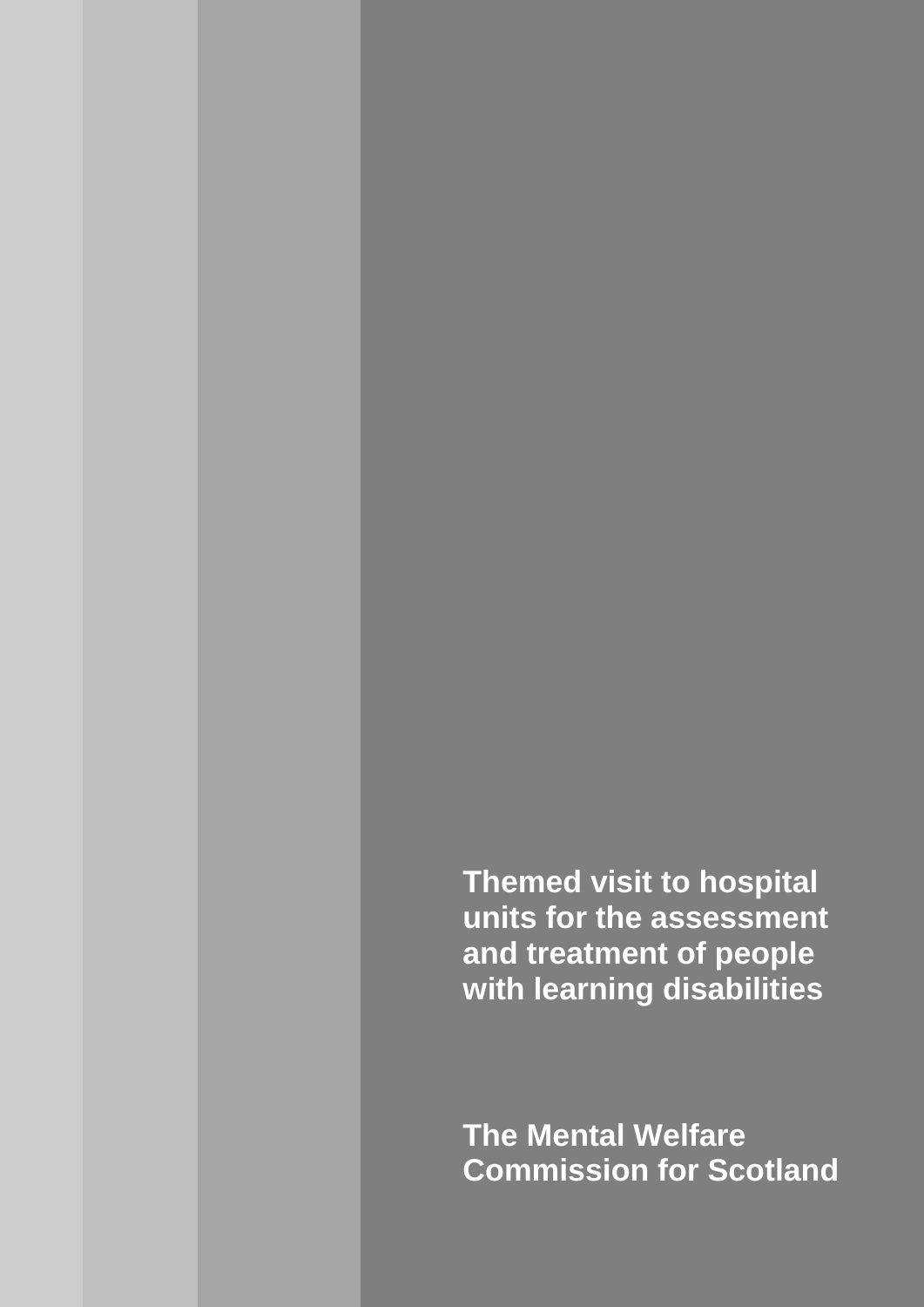# **THEMED VISIT TO HOSPITAL UNITS FOR THE ASSESSMENT AND TREATMENT OF PEOPLE WITH LEARNING DISABILITIES**

### **Who we are and what we do**

We put individuals with mental illness, learning disability and related conditions at the heart of all we do: promoting their welfare and safeguarding their rights.

There are times when people will have restrictions placed on them to provide care and treatment. When this happens, we make sure it is legal and ethical.

We draw on our knowledge and experience as health and social care staff, service users and carers.

### **Our Goals**

- To help individuals using mental health or learning disability services to get the best possible care and treatment
- Help people working in mental health and learning disability services to provide the best possible care and treatment for each person using those services
- To provide independent expertise in applying best ethical and legal practice in care and treatment

#### **Our Values**

Individuals with mental illness, learning disability and related conditions have the same equality and human rights as all other citizens. They have the right to

- be treated with dignity and respect
- ethical and lawful treatment and to live free from abuse, neglect or discrimination
- care and treatment that best suits their needs
- lead as fulfilling a life as possible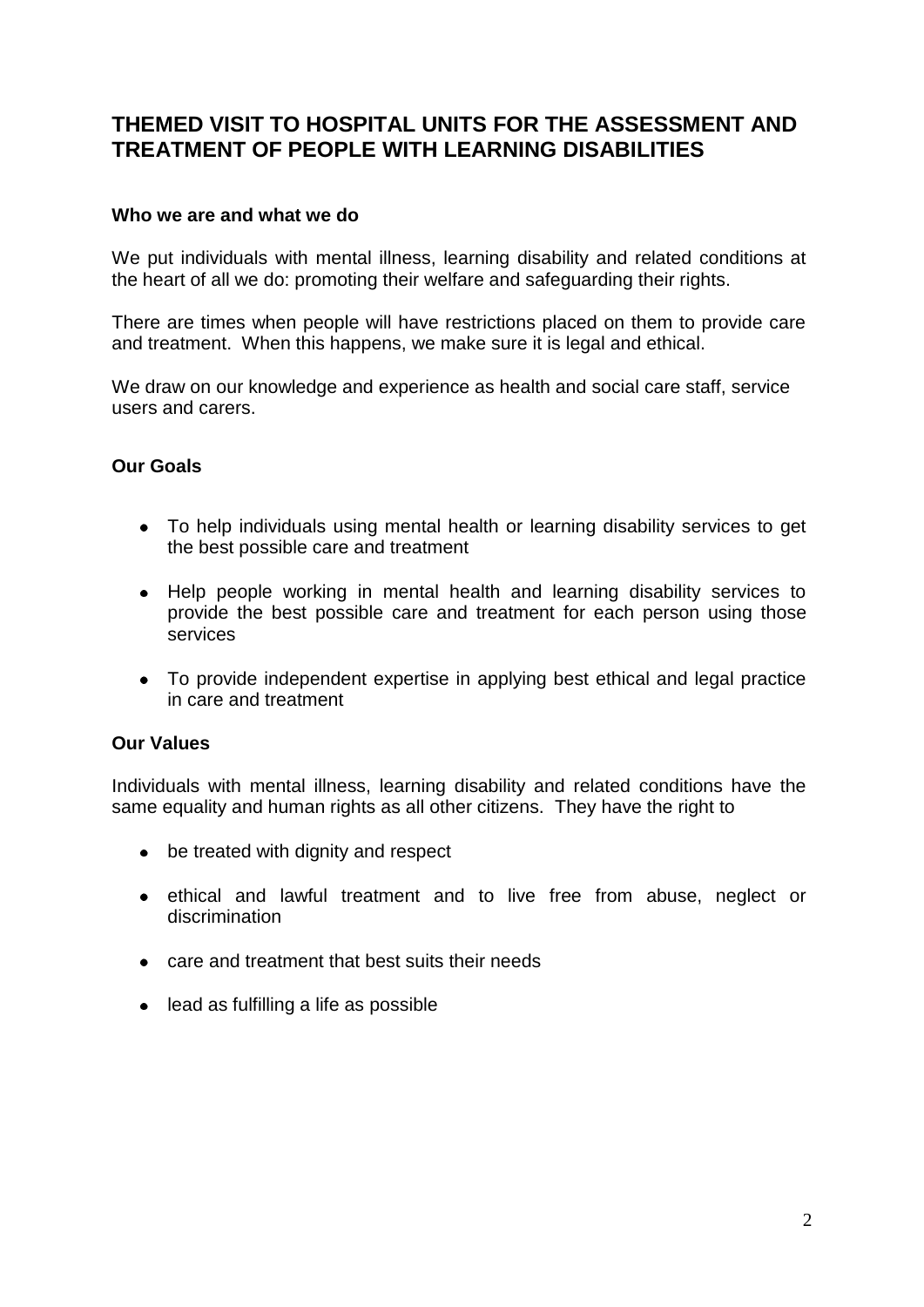## **THE PURPOSE OF THE VISIT**

There has been a transformation in service provision for people with learning disabilities over the past 30 years. In 1980 6,500 people were in hospital care. In 1998 there were still 2,450. Today, excluding forensic beds, there are fewer than 240 people in acute and longer stay assessment and treatment beds.

One of the key recommendations in the Same as You? (SAY), published by the Scottish Government in May 2000, was the closure of long stay hospitals. SAY was the first review of learning disability services for several decades. It set out a 10 year programme of change to improve services and support for people with learning disabilities, their families and carers.

The report stated that long stay hospitals were not an appropriate setting for social care or for most health care and that they should close by 2005. However it recognised that there was a need for a small number of inpatient beds for those with specialised or complex needs which could not be met in the community, as well as a small number for people whose treatment required a hospital setting for a longer period.

A SAY subgroup was set up in 2002 to monitor hospital closure and service redesign. In December of that year there were 818 hospital beds, excluding forensic services.<sup>1</sup> The 'Survey of Learning Disability In Patient services in Scotland' in May 2007 found there were 297 non-forensic patients. Although the 2005 target for hospital closure and redesign was not fully met by that date, we are now in a position where all health boards have redesigned their services, health care is largely delivered on a community basis and there are only 239 hospital beds for people with learning disabilities, excluding forensic beds, across Scotland.

The Commission last visited hospital services for people with learning disabilities in 2007. We were aware that there had been further redesign of services and further reduction in bed numbers since then. We were keen to see the impact of this on the care and treatment provided and to see whether some of the concerns from our previous visits had been addressed. These included delayed discharges, the physical environment, meaningful activities, physical health care, risk assessment and management plans, and service user involvement.

## **AREAS WE LOOKED AT**

1

We gathered information from Clinical Service Managers and from interviews with staff, from those service users who were able to give us their views, from service users" care plans and other records and from those relatives who asked to see us. We had four general areas of enquiry.

<sup>1</sup> http://www.scotland.gov.uk/Publications/2004/01/18741/31584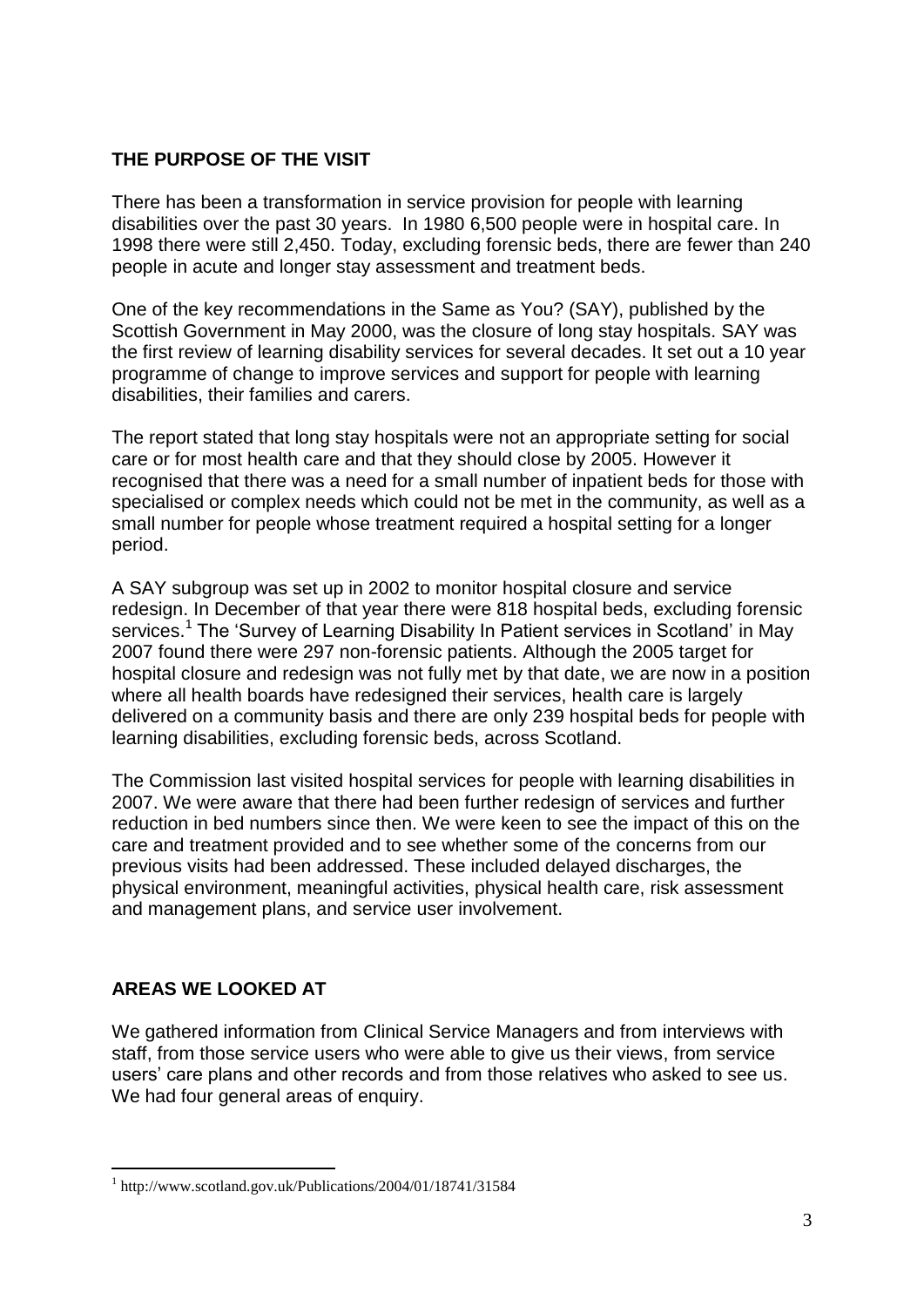- **Health needs**  including access to regular health checks and specialist support and whether issues of consent to treatment had been considered
- $\bullet$ **Rights and restrictions** – including whether risk assessment and management plans were in place and whether any restrictions on individuals, such as restraint or seclusion, were legally sanctioned
- **Quality of Life**  including the environment, the quality of their care plans, opportunities for therapeutic, social and recreational activities, opportunities to maintain or develop daily living skills, and discharge planning
- **Participation and involvement** including service user involvement in care  $\bullet$ planning and reviews, the support they received in communicating their views, access to advocacy and family involvement

## **THE UNITS WE VISITED**

Between June and September 2011 we visited all 20 hospital sites - 19 NHS sites and one private hospital. We did not visit forensic units for people with learning disabilities, as these were visited recently as part our forensic visit programme.

There are 239 beds in total on these sites. This is made up of 72% (171) assessment and treatment beds and 28% (68) longer stay assessment and treatment beds. There are 25 separate units and the average number of beds per unit is ten. The accommodation ranges in size from units for four people up to one unit with 26 people. In June 2011 there was 90% occupancy (215 people). 68% of people in these units were men, 32% women. See Table 1 (Appendix).

The legal status of all patients in the assessment and treatment units in June 2011 was as follows:

- 71% of people were subject to the Mental Health (Care and Treatment)(Scotland) Act 2003 (MHA)
- 2% were subject to the Criminal Procedures (Scotland) Act 1995 (CPSA)
- 27% were informal patients.

There was a considerable difference between units in the proportion of people subject to legislation. This ranged from units where 44% of people were detained to units where 100% were detained. Whilst there are some variations in the functions of the units and in the population they provide for, we believe this variation is more likely to be due to the differing practice of consultants and their interpretation of the Mental Health Act. 18% of people were on welfare guardianship orders under the Adults with Incapacity (Scotland) Act 2000 (AWIA).

We were concerned to learn that 22% of people in the units were designated as delayed discharges, as reported to the NHS Information Services Division. This included people for whom a placement had been identified but the move had not yet happened. Table 2 (Appendix) and Figure 1 below outline the situation in June 2011, as reported to us by the Clinical Service Managers in each health board.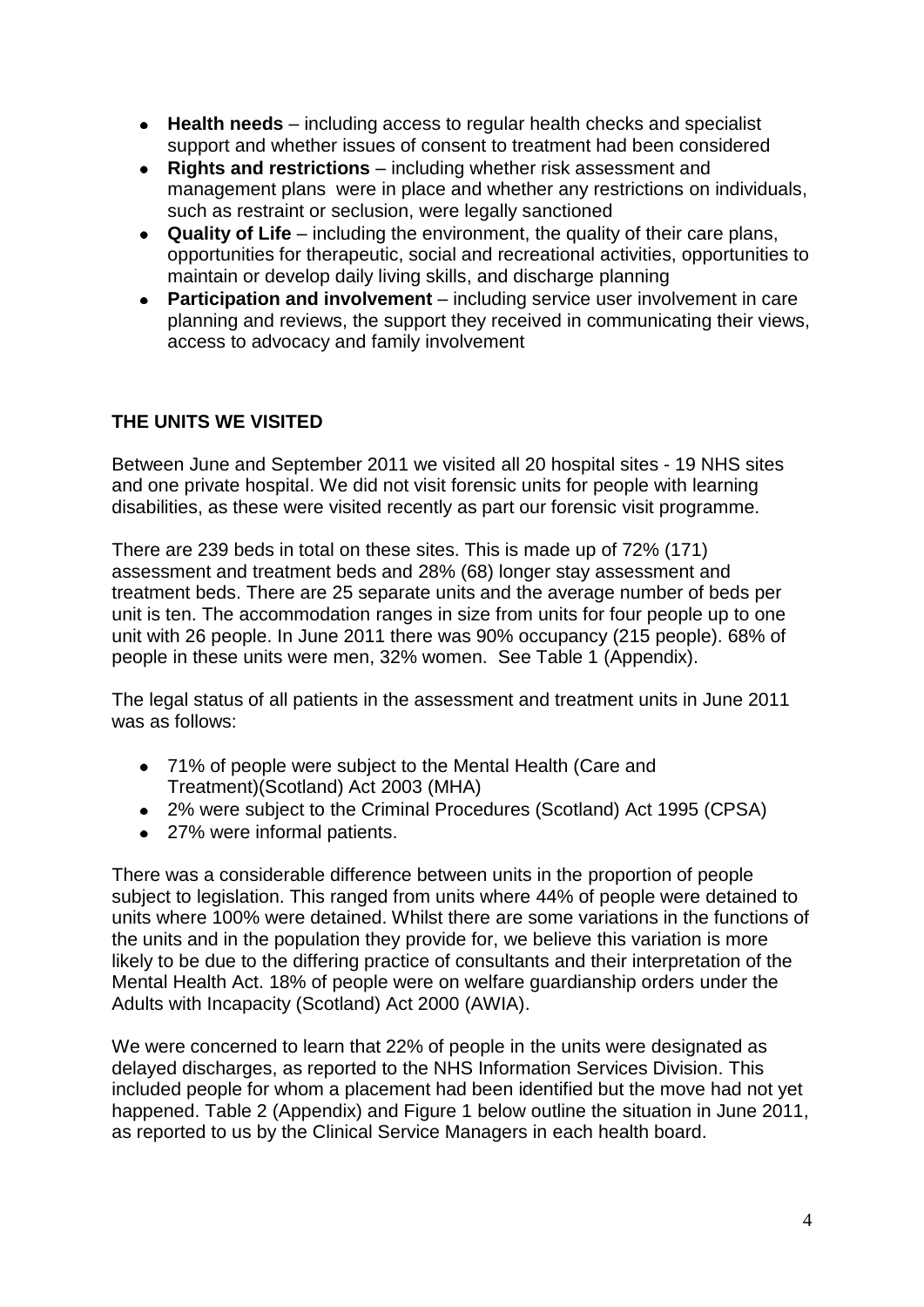

## **Figure 1 Percentage of individuals subject to delayed discharge in learning disability hospital units, June 2011**

Obviously numbers of delayed discharges will vary considerably over time, depending on the availability of robust resources and providers that can meet very complex needs, on funding availability from different local authorities and on the time scale for opening new facilities or acquiring suitable housing. We are aware that new resources will come on stream in Fife and Grampian in 2012.

## **THE PEOPLE WE VISITED**

We looked at the care and treatment of 113 people, about half the hospital population at the time of the visits. As far as possible, the number of people we saw was proportionate to the size of the unit (see Table 1 Appendix ). We focussed on those individuals who asked to be seen; as many of those identified as delayed discharges as possible; some people who were subject to restrictions such as restraint or seclusion; and a random sample of other people from the list supplied by each unit. Although we examined records for 113 people, not all of them were able or willing to meet us face to face. We conducted personal interviews with 70 of the 113.

21% of patients we saw were informal patients, 75% were subject to the Mental Health Act and 4% were subject to the Criminal Procedures Act. The gender and age of people we saw is shown in Table 3 (Appendix). Of the people we saw on our visits, 39% were women and 61% were men.

In almost all cases, people we visited had more than one diagnosis, as shown in Table 4 (Appendix).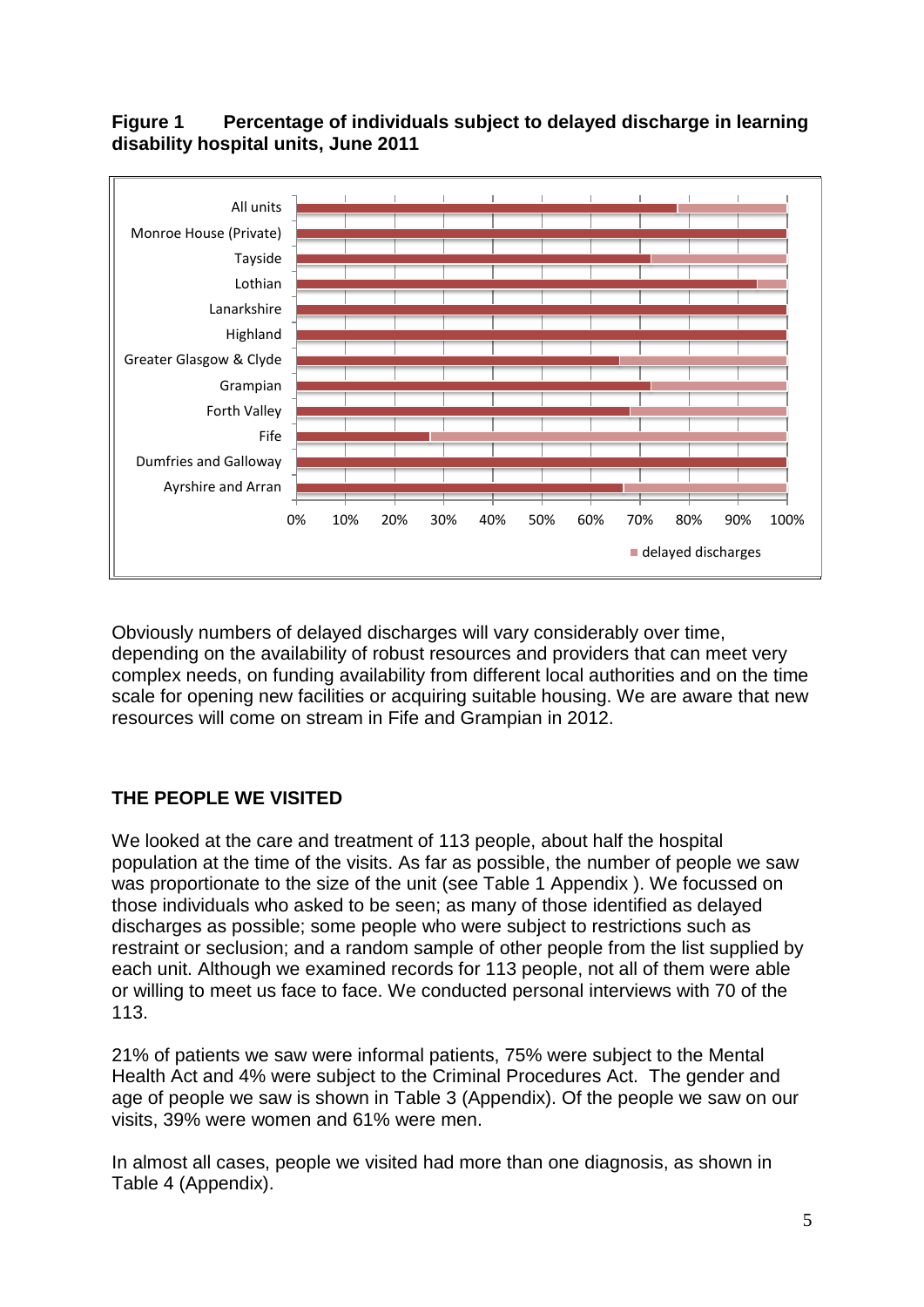We asked about people"s length of stay in hospital. Women tended to have shorter admissions than men. 57% of women were in hospital for less than 3 years compared to 37% of men. 34% of people visited had been in hospital for over 6 years. Only 16% of women we saw were in hospital for over 6 years, compared with 45% of the men. The information is set out in Table 5 (Appendix). These findings on gender differences and the length of stay in hospital are similar to those found in the MWC"s 2010 census of all people with learning disabilities subject to compulsory treatment in Scotland.<sup>2</sup>

## **NEED FOR HOSPITAL CARE**

**For the majority of people with a learning disability care and support can be provided by social care organisations. For the people we saw, it was clear that the complexity or severity of their presentations meant that a period of assessment and treatment in hospital was necessary and in some cases, that hospital would be the only appropriate care setting for many years. The following case vignettes provide examples of the sorts of difficulties identified in determining the need for hospital based care.**

**Mr K is a middle aged man with a diagnosis of mild learning disability. He has been in NHS care for many years. He was initially admitted following his conviction for a serious sexual assault on a child and has made little progress despite considerable specialist input and frequent attempts to help him understand the seriousness of his behaviour. He does not agree that he has done anything wrong or that he needs any support. He absconded from hospital in the more recent past and when he was found he was in possession of a weapon that was similar to that used in his index offence. He therefore poses a significant risk to the community.**

**Ms D was admitted on a short term detention certificate following her referral to services. She was abusing alcohol and drugs, relying on other addicts to inject her with heroin as she was unable to do so herself, had been seen begging and offering sexual favours in return for money and had been seriously sexually assaulted on at least one occasion. She had not eaten for several days and had several infected sores on her legs. She was unable to comprehend the risks that she was taking. Following assessment and a period of in-patient treatment she was discharged with the added protection of a guardianship order.**

**Mr B has a history of depression and a mild learning disability. He also picks his skin until it bleeds when he is anxious. He was admitted compulsorily to hospital following a number of episodes of attempting to kill himself, including overdose and walking onto a railway line. He was initially admitted to an adult acute ward but was subsequently moved to a specialist learning disability ward where he was better known. He has had a number of previous admissions but it has proved very difficult on this occasion to effect any** 

<sup>-&</sup>lt;br><sup>2</sup> [http://reports.mwcscot.org.uk/web/FILES/Visiting\\_Monitoring/LD\\_Census\\_2010.pdf](http://reports.mwcscot.org.uk/web/FILES/Visiting_Monitoring/LD_Census_2010.pdf)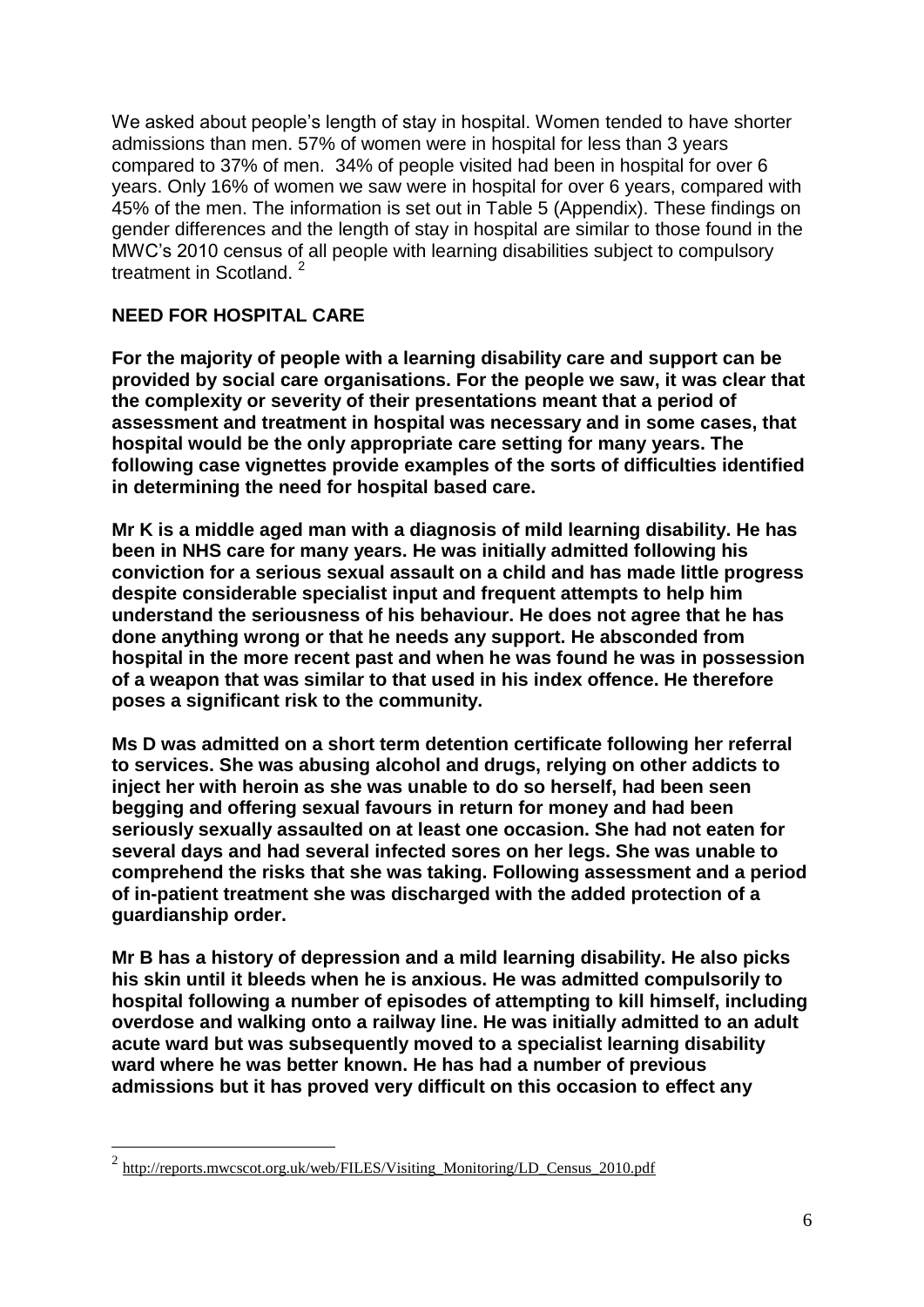### **sustained improvement in his mental health. He continues to express suicidal ideas and also has episodes of verbal and physical aggression.**

## **SUMMARY OF MAIN FINDINGS AND RECOMMENDATIONS**

The main points from our findings are summarised in the key messages and recommendations below. This is followed by the more detailed information collected from service users, staff, relatives and records, on which we have based our recommendations. We have cited some examples mainly of good practice we noted from our visits in shaded boxes in the text. We would hope these would be shared between services.

We were pleased to find that

- $\bullet$ Access to physical health care was good and nearly everyone we saw had had an annual health check, although this could be improved by use of a learning disability specific check.
- Risk assessments had been carried out and risk management plans were in place
- Care plans addressed physical, mental and behavioural issues
- There was good multi disciplinary working with reasonable access to specialist assessment where required
- People were engaged in meaningful activity. Services seemed to recognise how important this is for wellbeing and recovery.
- Where appropriate resources and providers were identified, the transition between hospital and community was well managed.
- People were generally involved in discussion and review of their care plan and in discharge planning
- There were a number of good examples of how users were being enabled to participate in their own care and to give their views on the service as a whole.

There were some concerns which require the attention of the services visited or the relevant health boards. The most significant are

- The number of delayed discharges in some areas
- Environmental issues such as maintenance of buildings and gardens and the availability of kitchen and laundry facilities to allow people to maintain and develop their skills
- Care plans which concentrate on health and behavioural concerns but do not adequately address the person's social needs
- The cancellation of activities due to staffing, transport and budgeting issues
- The level of participation and involvement of service users with considerable variation in accessible information, user friendly care plans, appropriate signage, and pro active user and carer feedback
- Consent to treatment documentation which does not conform to the  $\bullet$ recommendations of the Adults with Incapacity Act Part 5 Code of Practice.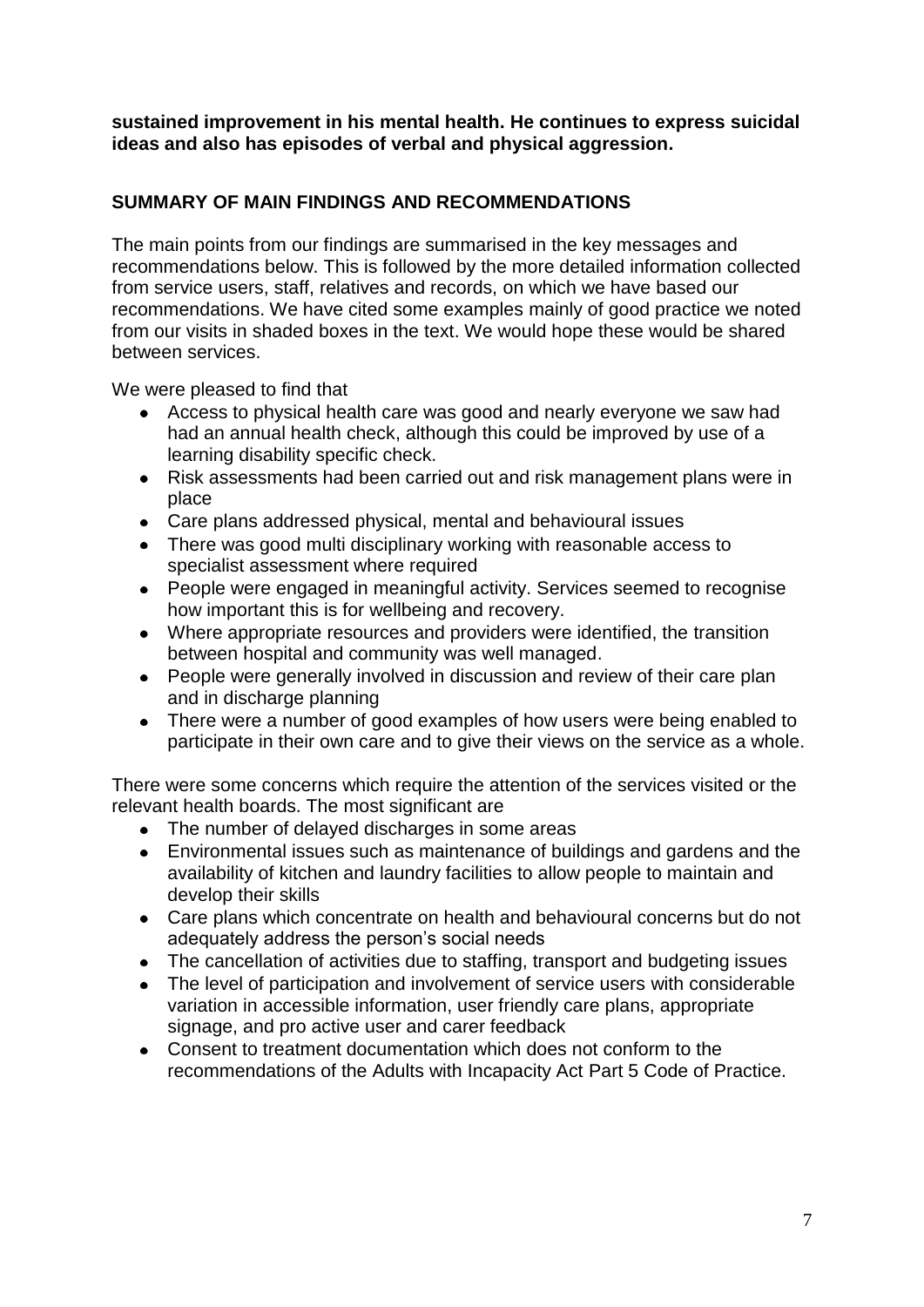**Key Messages 1: Health Needs**

**Regular health checks were carried out, but they were often not specific to the needs of people with learning disability. Treatment was not always in line with best practice under relevant legislation** 

**Recommendations: Health Needs**

- **All assessment and treatment units should ensure people have an annual health check, preferably learning disability specific, and there should be a clear record of these.**
- **Consent to treatment documentation under the AWI Act and the Mental Health Act should be regularly audited to ensure it is legal and in line with the codes of practice.**

**Key messages 2: Rights and restrictions**

**Restrictions, when used, appeared to be lawful and necessary. Risk assessment and management plans were good although 10% did not have a review date.**

**Recommendations: Rights and Restrictions**

**There should be clear dates set for review of risk assessments** 

**Key Messages 3: Quality of Life**

**The environment**

**Not everyone was able to be involved in activities of daily living or to access peaceful and less stimulating areas inside and outside their ward. Information for patients was often not provided in a suitable format.**

**Recommendations**

**Assessment and treatment units should ensure people have access to the appropriate facilities to enable them to maintain and develop their daily living skills whilst in hospital.**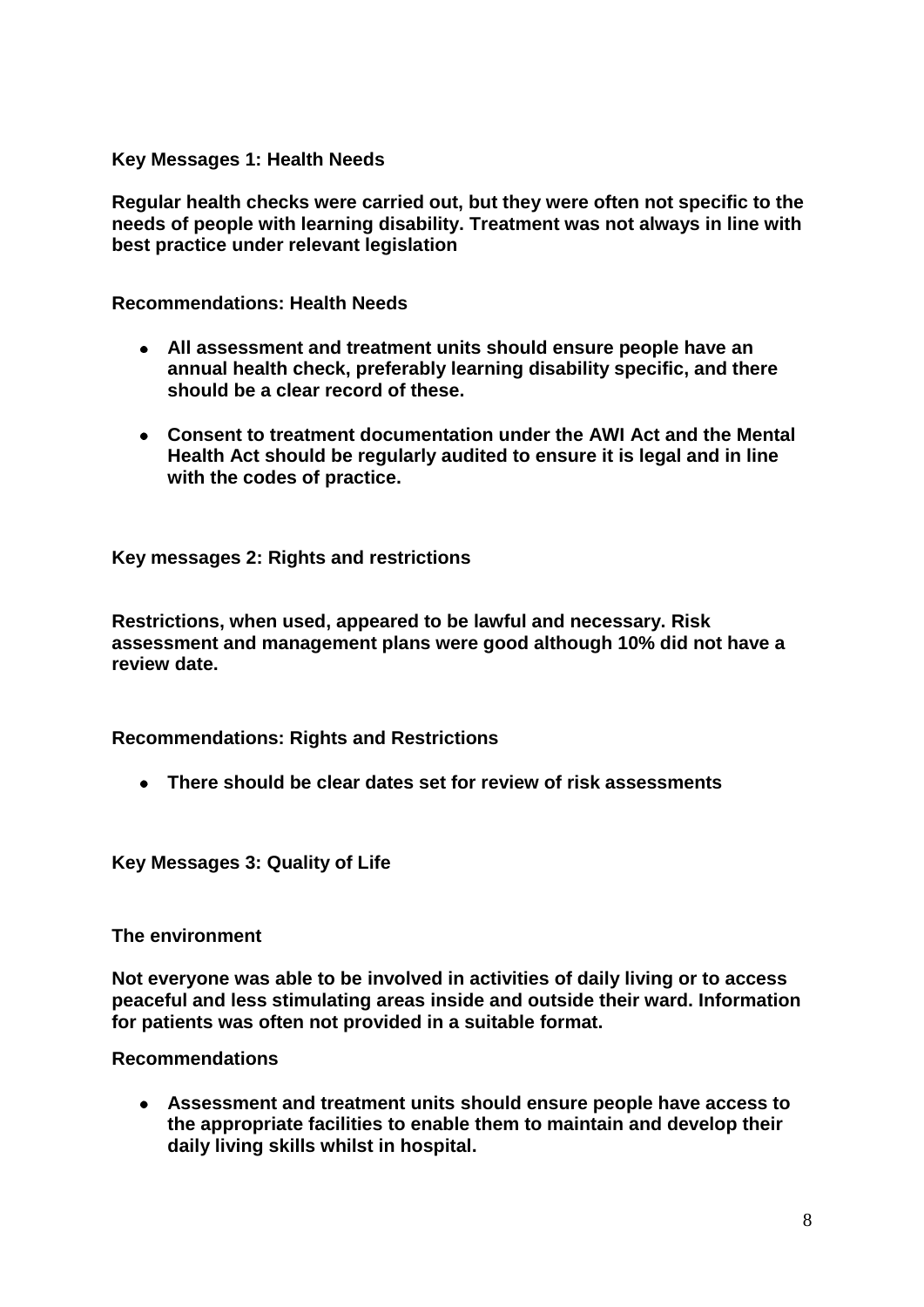- **There should be a quiet area in all units**
- **Gardens should be safe and maintained to a reasonable standard**
- **Units should ensure that signage and information is provided in the most accessible format for the people using these facilities**

### **Assessment and Treatment Plans**

**General assessments and, where appropriate, specialist assessments were well provided. However, in a third of cases, care plans did not provide or did not reflect a holistic approach to care.**

#### **Recommendations**

**Care plans should reflect the holistic needs of the person and the input from specialist assessments**

#### **Activities**

**Activity plans were individualised, with a good range of opportunities but difficulties in implementation were noted in 20%. Recording of participation was poor.**

#### **Recommendations**

- **Services should ensure that activities are supported by adequate**   $\bullet$ **staffing, transport or social budgets**
- **There should be a clear record of participation in activities and of the reasons for cancellation of activities and these reasons should be addressed**

#### **Discharge Planning**

**Discharge planning and management was good. The discharge of those with complex needs who no longer require NHS care should be carefully monitored to minimise delay.**

#### **Recommendations**

**NHS Boards need to work closely with local authorities and providers to re-examine how the needs of those with very complex needs who are delayed discharges can be addressed.**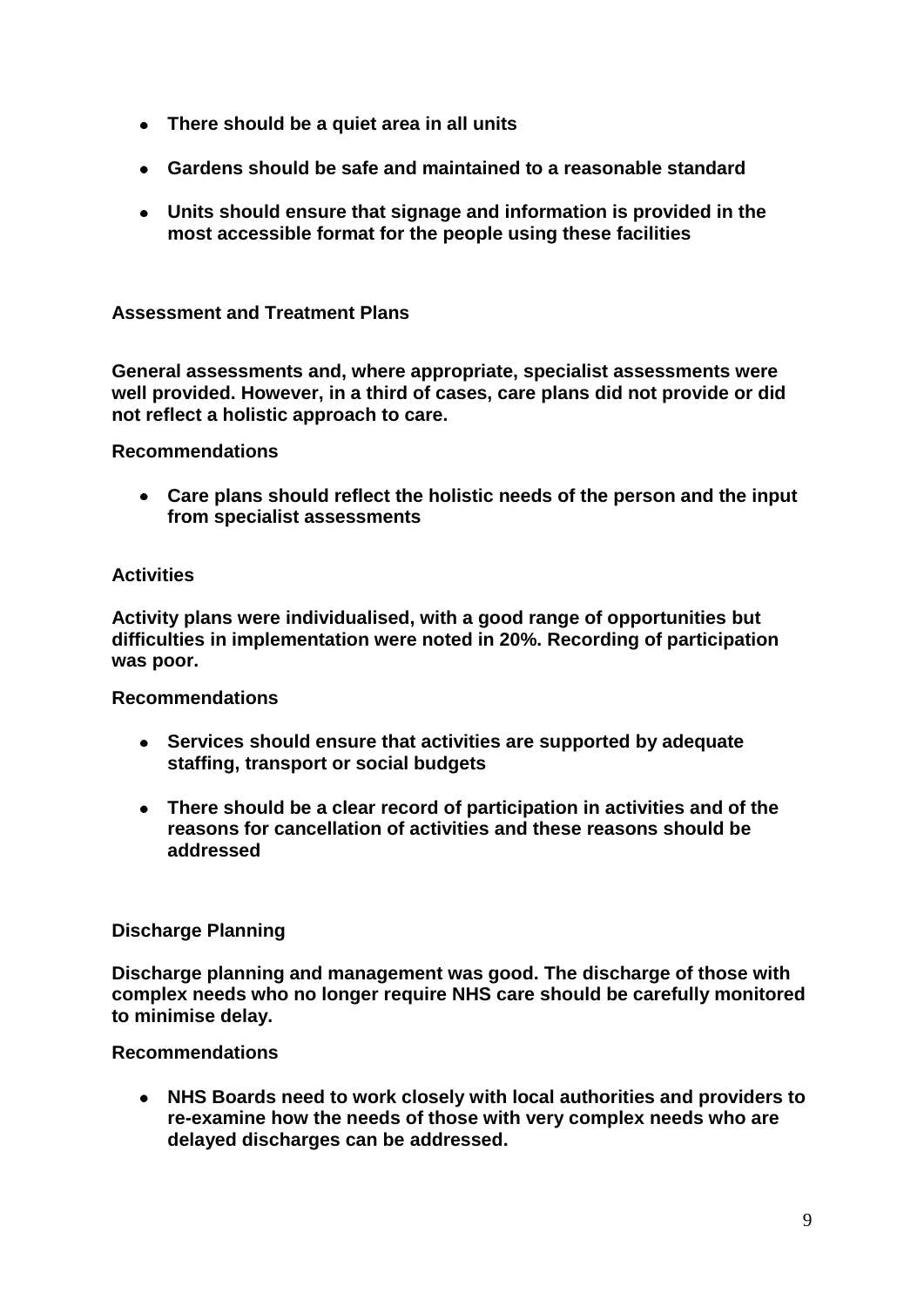**Key messages 4: Participation and involvement**

**There was good evidence of individual participation in care planning and reviews. Support with communication, whether by physical means such as Talking Mats or the use of advocacy was variable.**

**Recommendations: Participation and Involvement**

- **Units should examine ways in which people's involvement in decisions about their own care and treatment can be increased. This should include Speech and Language Therapy input to enhance communication of options and users' choices and to maximise their understanding of the processes and policies. The involvement of advocacy is also important and should be encouraged.**
- **Units should share good practice in providing accessible information about their service and getting feedback from service users.**

#### **HEALTH NEEDS**

#### **Key Messages 1: Health Needs**

**Regular health checks were carried out, but they were often not specific to the needs of people with learning disability. Treatment was not always in line with best practice under relevant legislation** 

#### **Detailed Findings 1: Health Needs**

People with learning disabilities have higher than average rates of particular medical conditions. 25% have epilepsy, whilst 47% and 63% have hearing and visual impairments respectively. There is a higher incidence of respiratory disease, coronary heart disease, dysphagia (swallowing problems), osteoporosis, hypothyroidism, diabetes, urinary tract infections and injuries due to falls. There is also a higher incidence of mental illness and behavioural difficulties. People with learning disabilities also have a lower life expectancy and the causes of death have a different distribution from the general population. Due to this different health profile,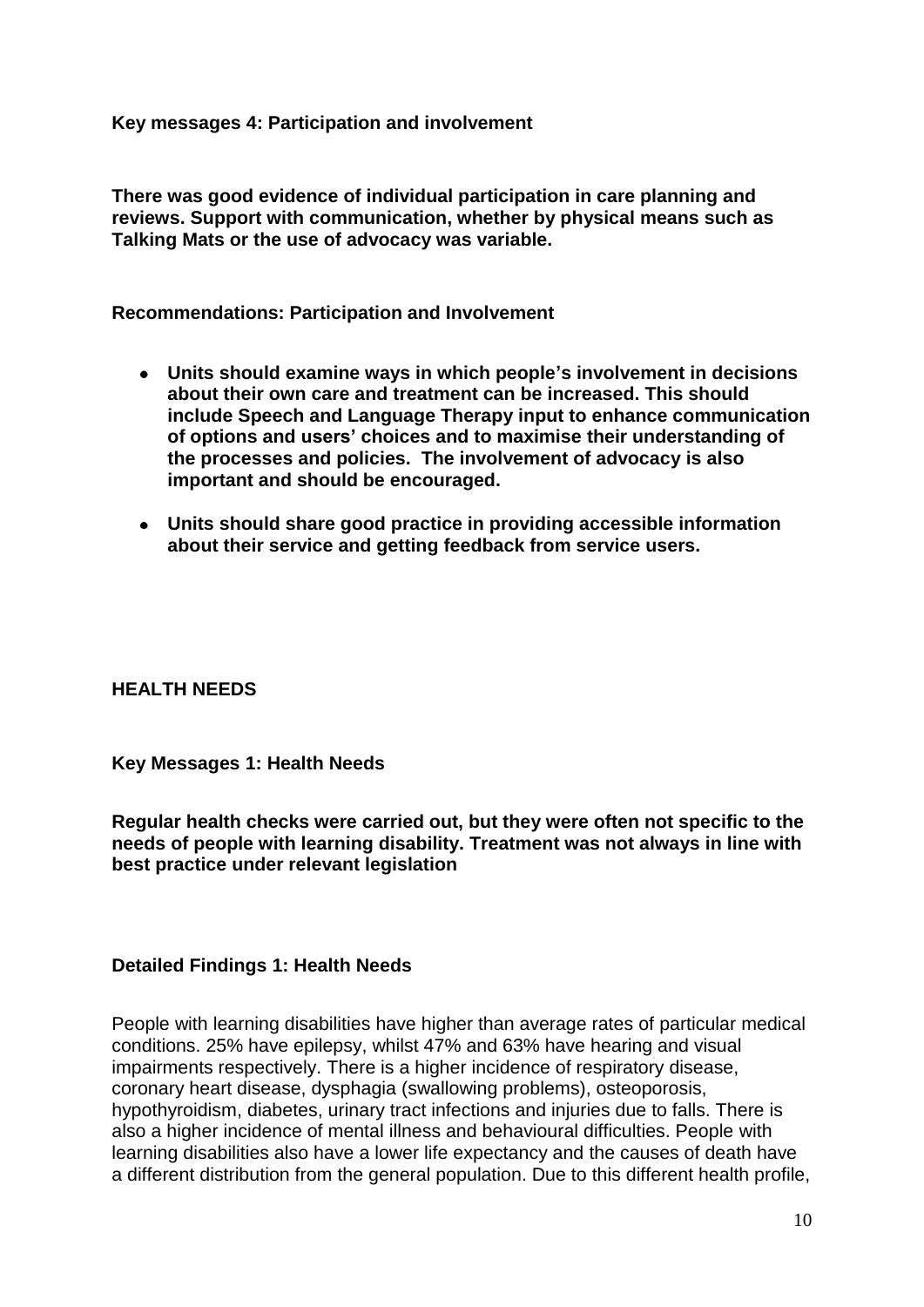strategies to improve the health of the general Scottish population are unlikely to have a significant impact on the health inequalities experienced by those with learning disabilities.<sup>3</sup> More focussed health promotion strategies are needed to address the needs of this client group.

### **What we expect to find**

- The person has had a health check in the last year, preferably a learning disability specific health check
- The person can access specialist input where this is required
- For anyone on medication, either the person is able to give informed consent or the treatment is legally sanctioned by the Adults with Incapacity Act or the Mental Health Act. Where medication is being given under the AWI Act, a section 47 Certificate of Incapacity and a treatment plan should be evident in the person"s records. Where it is being given under the Mental Health Act, the appropriate documentation and safeguards have been observed.
- There is a policy in place with regards to the administration of covert medication.

#### **What we found**

#### Health Care

1

Twelve of the 20 units use GP services and 8 use a hospital doctor. All patients have a physical health check on admission.

All units except one carried out annual health checks, which was an improvement on our findings in 2007. Very few of these, however, were learning disability specific health checks. We were told by several services that learning disability specific health checks were more likely to be done by Community Learning Disability Nurses when individuals were in the community, rather than in hospital. Where there were any concerns picked up in hospital, the individual is referred on for specialist advice. However more specific health checks are likely to pick up on health issues which are asymptomatic and only evident from testing, such as tests for the presence of *helicobacter pylori*. We would therefore recommend learning disability specific health checks.

We saw some examples of good practice*.* The NHS Grampian booklet "Annual Health Screening for Inpatients with Learning Disability" forms a very comprehensive annual health check. Monroe House used a learning disability specific health check and the Speech and Language Therapist used Talking Mats to prepare individuals for their health check.

 $3$  Emerson E., Baines S. Health Inequalities in People with Learning Disabilities in the UK:2010. Improving Health and Lives: Learning Disability Observatory, 2010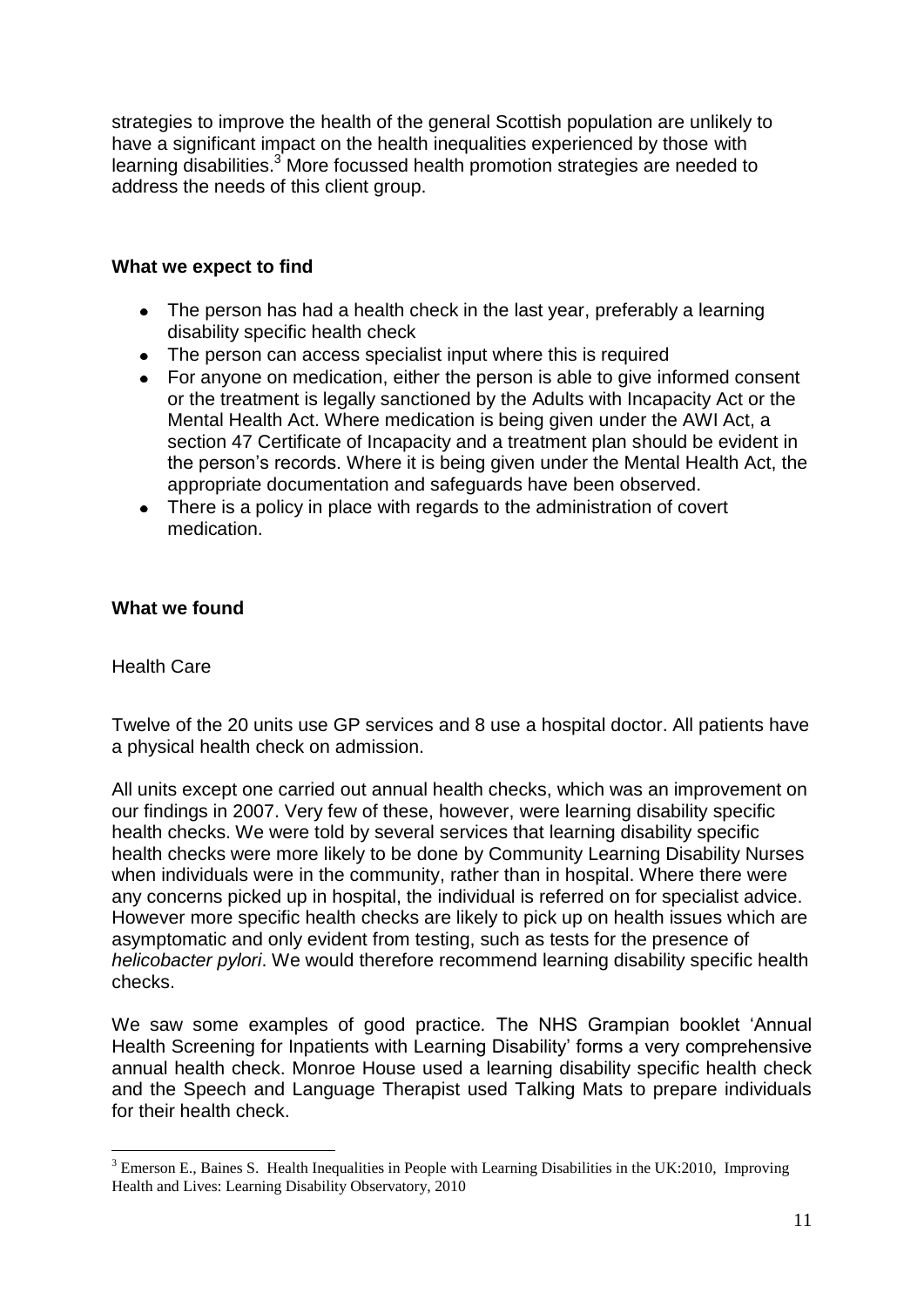We were concerned about the lack of a system for recording annual health checks and review dates in several units**.**

## Specialist Input

All units reported they had access to the following specialist services: psychiatry, psychology, occupational therapy (OT), speech and language therapy (SALT), physiotherapy and dietetics. Figure 2 indicates the number of units that had dedicated time from these professionals. For the remaining units, access to specialist services was by referral.





Services such as ophthalmology and audiology were accessed by referral in all cases. Most units used local opticians and dentistry services where possible but a number of patients required referral to specialist services.

*We noted the success of the RNIB'S Bridge to Vision project based at Arrol Park Resource Centre in Ayrshire. They provide a pre-assessment visit to people with a learning disability and can accompany individuals to the optician or can arrange for the optician to come to the person. They also provide training for optometrists and dispensing opticians which includes communication with people with learning disability and alternative testing methodologies.*

Very few units reported difficulties accessing specialist services. Several units in the same health board reported a variable response time from psychology and OT services across their area. They were setting up a single contact point for allied health professional referrals to monitor this, identify specific areas where there were difficulties and hopefully improve the consistency of allocation.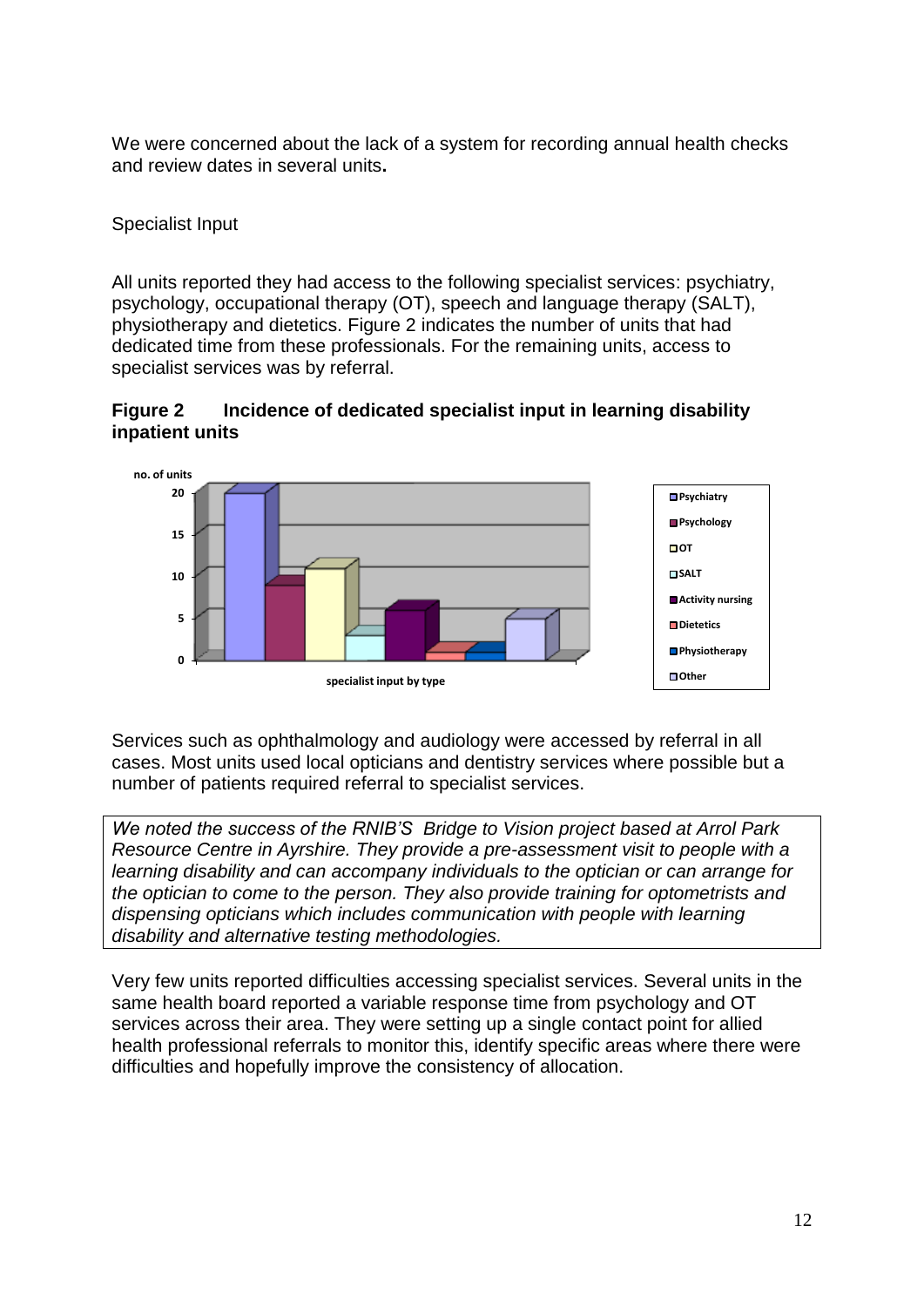Consent to Treatment: Adults with Incapacity Act

Medical treatment for people who lack capacity to give informed consent is covered by the provisions of part 5 of the Adults with Incapacity Act.

Of the 89 people who had been assessed as lacking capacity to consent to their treatment 55 had a certificate with an accompanying treatment plan. This is in line with the code of practice where treatment for more than one or two problems is required.

For those individuals where there was a certificate but no accompanying treatment plan, in 31 of these cases a treatment plan may have been indicated as recommended under Part 5 of the Act. Annex 5 of the Part 5 Code of Practice gives examples of treatment plans.

Five of the people we reviewed had no section 47 certificate in place at all, even though they were unable to consent to the treatment being given. It is unlawful for staff to be administering medication without proper legal authority. Where staff are not clear about the legal authority then they should discuss this with the appropriate member of medical staff as soon as possible. Any treatment should however be continued. For example the MWC visitor to one unit commented -

*We found that staff were not clear where section 47 certificates were kept, some could not be found on the day and one was out of date. In addition there was no clear record of annual health checks.*

There were 24 people who did not require a S47 certificate. Where necessary, their treatment was given under the authority of the MHA or they had capacity to consent to treatment.

Consent to Treatment: Mental Health Act

73 people visited had T2/3 consent to treatment forms in place but we found in two cases that the treatment being given had not been properly authorised in the forms. There were also a number of T3 forms that were over 3 years old. The Commission recommends that, even where medication has not changed, a Designated Medical Practitioner opinion should be sought every 3 years.

Issues with consent to treatment for individuals were raised with staff on the day of the visit or fed back to the service by letter.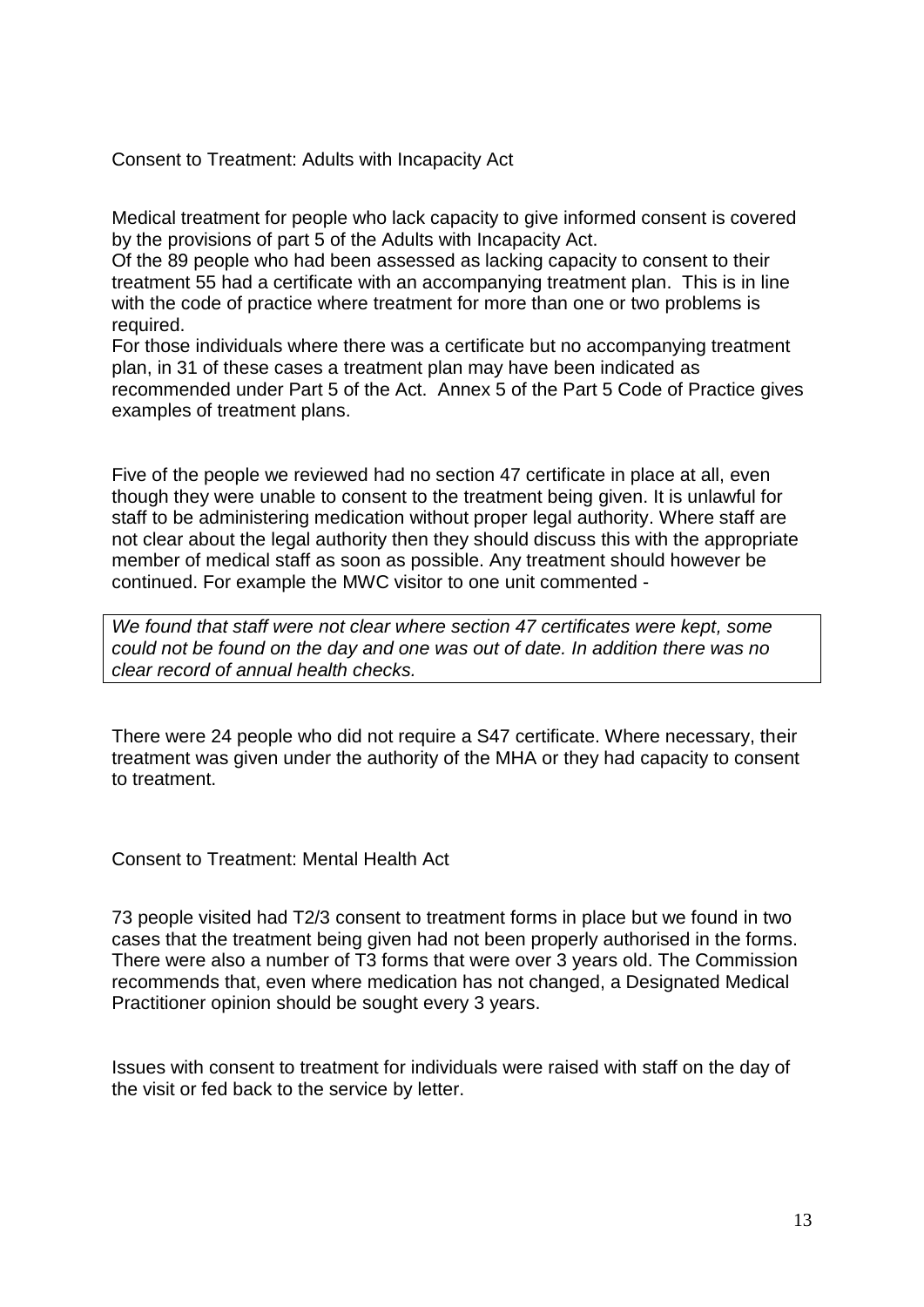Covert Medication

Staff reported that four people were receiving medication covertly. In all cases this was in line with the Commissions guidance $4$ .

### **Recommendations 1: Health Needs**

- **All assessment and treatment units should ensure people have an annual health check, preferably learning disability specific, and there should be a clear record of these**
- **Consent to treatment documentation under the AWI Act and the Mental Health Act should be regularly audited to ensure it is legal and in line with the codes of practice.**

## **RIGHTS AND RESTRICTIONS**

**Key messages 2: Rights and restrictions**

**Restrictions, when used, appeared to be lawful and necessary. Risk assessment and management plans were good although 10% did not have a review date.**

## **Detailed Findings 2: Rights and restrictions**

#### **What we expect to find**

- Risk assessments and management plans to address these risks are in place.
- Where there are behaviour management plans, particularly those which involve restrictive measures such as physical restraint or seclusion, these are regularly audited, reviewed and are within the law.

## **What we found**

<u>.</u>

<sup>4</sup> http://www.mwcscot.org.uk/web/FILES/Publications/Covert\_Medication.pdf (insert reference)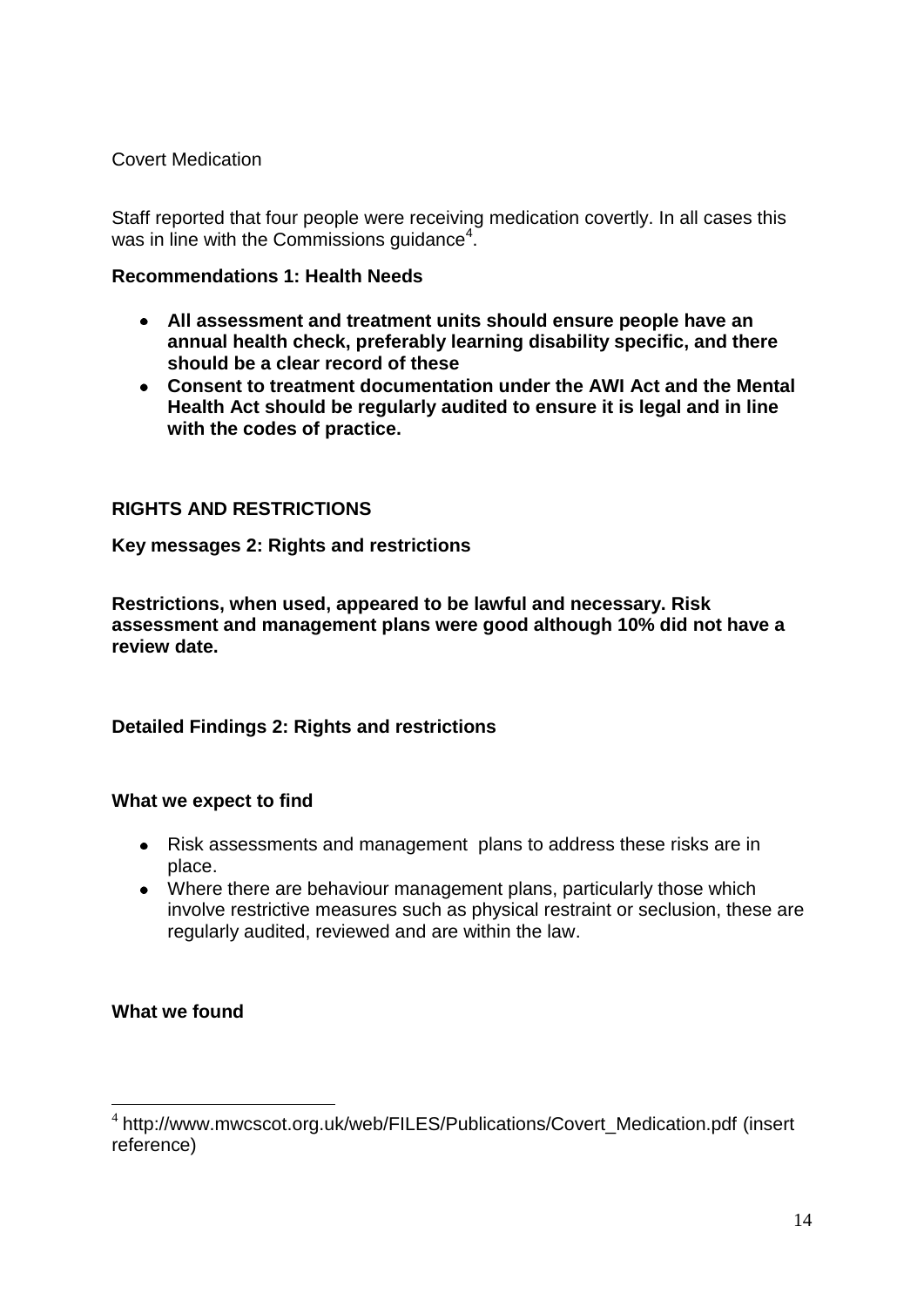Risk Assessment and Risk Management

In 106 of 107 records examined risk assessments had been carried out and clearly recorded in case files with details of the type of risk. Dates to review the risk assessment were evident in 90% of cases.

Plans indicating how the identified risks were to be managed were evident in 103 of the 106 assessments we looked at. These were set out either in a separate risk management plan, in a behaviour management plan or in the nursing care plan. Good individualised practice examples included:

*In Waterloo Close a young man was being encouraged to go out and about with his relatives and support workers. There were clear protocols in place to minimise the challenging behaviour that arose from his anxiety at transition times. This included being given information about going out shortly before this was due to happen, staff being alerted by a phone call to ensure he was ready to go with his coat on when his relative arrived and any relevant information was given to them, and there was to be a swift exit with no delays at the door as he left.*

*In Overtoun Court staff were working on giving Mr R responsibility for managing his aggressive outbursts. If he felt he was going to 'lose it', he would alert staff to this, go to a quiet area and, if need be, indicate to staff that he needed PRN medication.*

Evidence of positive risk-taking was noted by MWC visitors in about two-thirds of the plans we saw. For instance:

*One Commission visitor to Greenbank noted 'Despite the risk of absconding and falls, Mr T is encouraged to participate in activities outwith the unit. To maximise his independence he is encouraged to move on his own between the unit and the therapy department, although he can be observed by staff.'*

*In Blythswood most service users, even those with very challenging behaviour, were accessing community resources, such as sports centres or college courses. Staffing levels often started at 2:1, then1:1, then escorted travel but no staff presence in the class, then in a few cases unescorted outings.*

Restrictions: Specified Persons

Of 113 people, nine were designated as Specified Persons as set out in Sections 281-286 of the 2003 Act and the associated regulations. Specified Persons are detained patients who have specific restrictions imposed on them with regard to interception or withholding of mail, access to phones, searching of the individual or their visitors or other restrictions required for the safety and security of the hospital. Seven people were specified in terms of Safety and Security in Hospitals, one in terms of the Use of Telephones and one in terms of both. These measures are used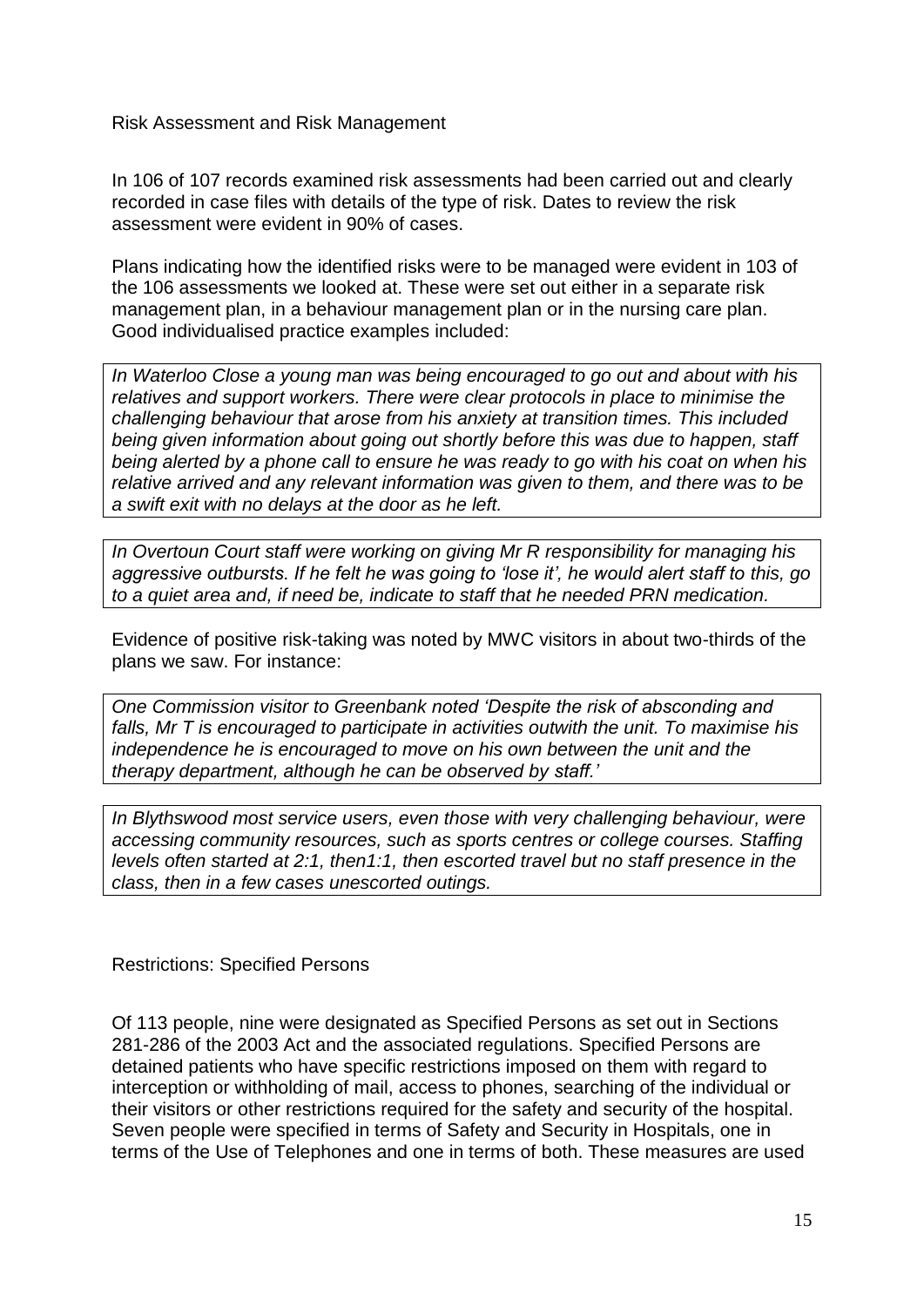to protect others, as well as to safeguard the rights of those who have specific restrictions imposed on them.

In eight cases, the restrictions complied with the requirements of the legislation. In one case the measures were being used but the documentation had expired. This was immediately rectified when it was brought to the attention of staff.

#### Restrictions: Restraint

We looked at the use of restraint over the previous six months. Twenty of 113 people had required some level of physical intervention in that time. Three of these had required floor restraint, the remainder seated restraint or minimal guidance from one area to another. Six of the 20 were restrained on a regular basis (from fortnightly to daily restraint), the remainder on an occasional basis.

All staff had appropriate training. We were made aware of one incident of inappropriate restraint techniques having been used and one unit was unable to find the record of restraints for us. This will be followed up. In all other cases the appropriate records were seen.

Restrictions: Seclusion

We looked at the number of people subject to periods of seclusion in the previous six months. Of 109 cases, eight people have this as part of their management plans, and this is audited and regularly reviewed by the multi disciplinary team. Five of the people involved are in one health board and this would appear to correlate with the greater availability of designated seclusion areas in that health board. Only three of the units visited have designated seclusion rooms. Seclusion is often used in preference to restraint or "as required" medication and at times in addition to these.

Restrictions: CCTV

CCTV was being used appropriately. Eight units had CCTV for external security, three used CCTV in designated seclusion rooms for observation and one for monitoring a corridor area.

#### **Recommendations 2: Rights and Restrictions**

**There should be clear dates set for review of risk assessments**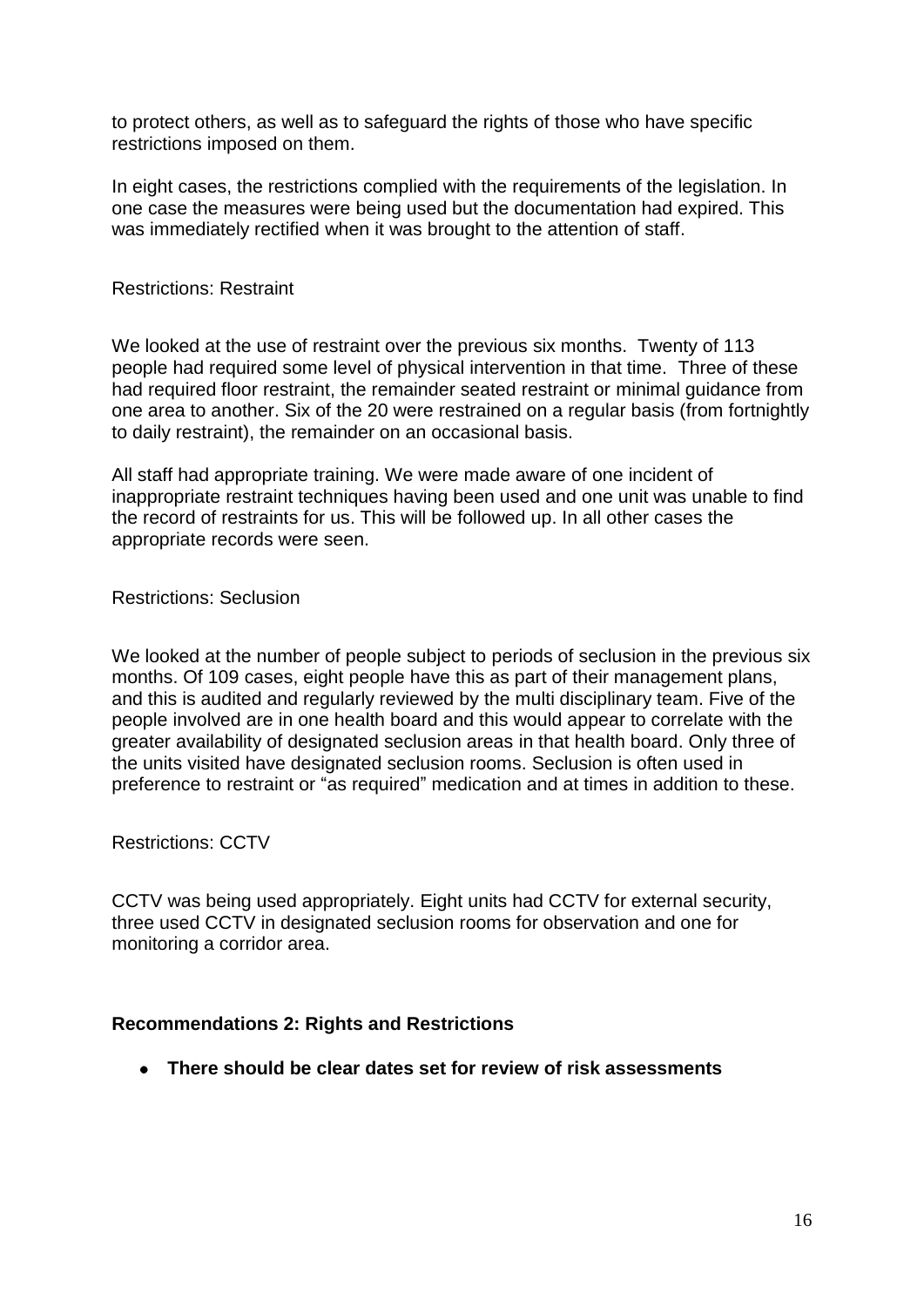### **QUALITY OF LIFE**

**Key Messages 3: Quality of Life**

#### **The environment**

**Not everyone was able to be involved in activities of daily living or to access peaceful and less stimulating areas inside and outside their ward. Information for patients was often not provided in a suitable format.**

**Assessment and Treatment Plans**

**General assessments and, where appropriate, specialist assessments were well provided. However, in a third of cases, care plans did not provide or did not reflect a holistic approach to care.**

#### **Activities**

**Activity plans were individualised, with a good range of opportunities but difficulties in implementation were noted in 20%. Recording of participation was poor.**

#### **Discharge Planning**

**Discharge planning and management was good. The discharge of those with complex needs who no longer require NHS care should be carefully monitored to minimise delay.**

#### **Detailed Findings 3: Quality of Life**

#### **What we expect to find**

For a high proportion of the people we saw, the hospital unit was their "home" for months or years, rather than weeks. We therefore had a number of expectations for their quality of life, including:

- a clean and well maintained environment with an enclosed garden. People should have their own rooms and there should be a variety of sitting areas, including a quiet area. Facilities should enable service users to maintain their daily living skills, have space for activities and have privacy for visitors. There should be good signage to assist with orientation.
- a choice of food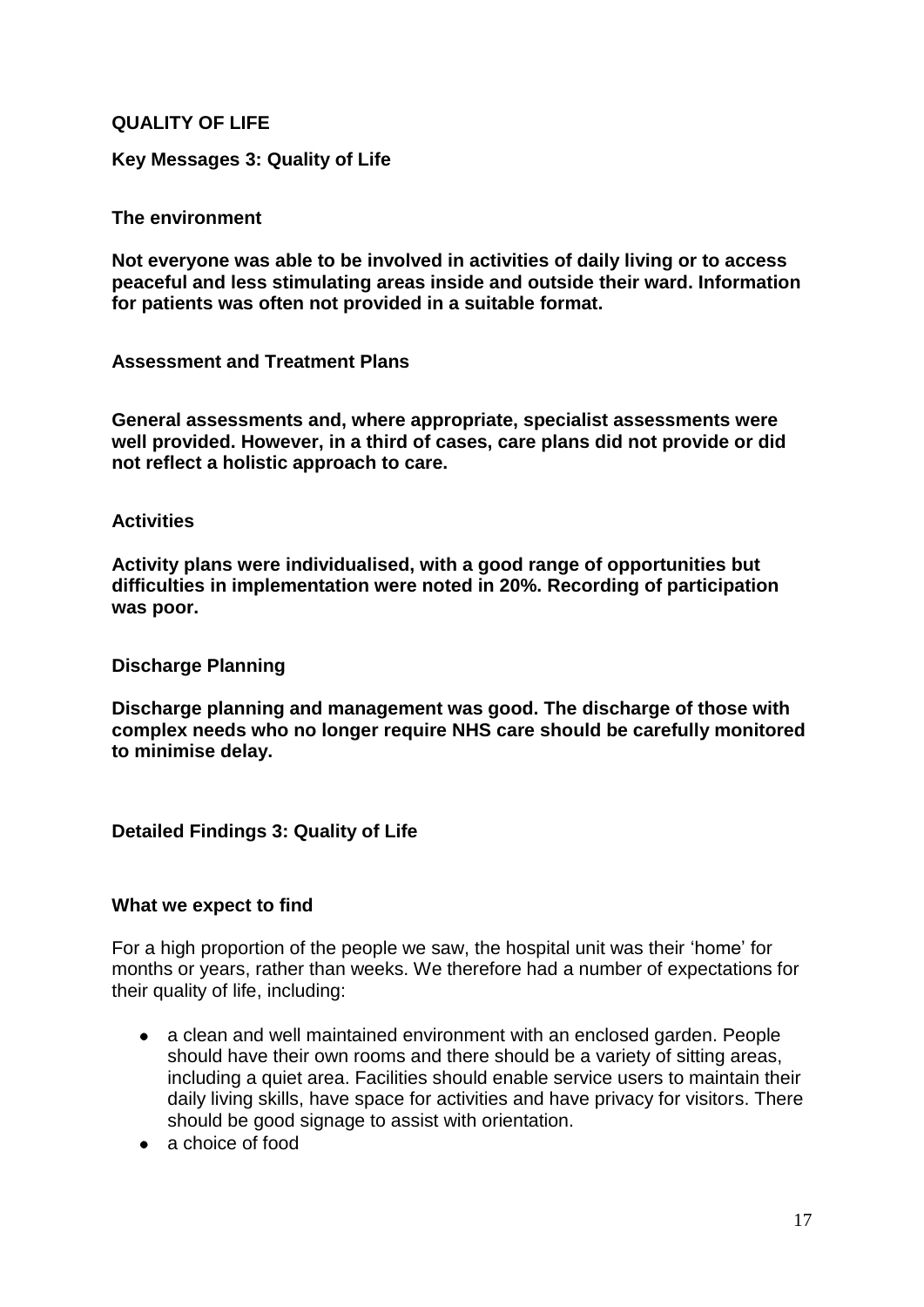- a care plan that addresses their mental and physical health needs, behavioural difficulties, communication and social needs
- $\bullet$ a clear and accessible plan of day to day activity that reflects their choices, needs, age and abilities. This should include therapeutic, social, educational and recreational activity, as well as opportunities to maintain or develop daily living skills. People should have the opportunity of activity outwith the hospital unit, whenever possible. Transport and staffing levels are needed to support the use of community resources on a regular basis.
- full entitlement to benefits and the management of their money, including savings, in line with the principles of the Adults with Incapacity Act i.e. it is being used for the benefit of the person, in a manner that maximises their skills and in the least restrictive way
- a discharge plan

### **What we found**

**Environment** 

There were 29 separate units on the 20 sites we visited. Twelve of the 29 were single sex.

Three units were not clean and these were all within the same health board. In particular there were comments from our visitors and some service users about the smell of urine in all the toilets, apart from the staff toilet, in one unit; a smell of urine in the sitting room and the shabbiness of the chairs in another; and a stale smell and general lack of cleanliness in a third. These issues were followed up with the Clinical Service Manager.

Two other units were described as run down but were awaiting refurbishment

In another the MWC visitor described a number of problems.

*We were informed that £50,000 was spent on the unit last year but it is still quite shabby with marks on most walls and small repairs waiting to be done. The shower/bathroom areas had unpleasant smells. The garden area was covered in cigarette ends mainly from staff who smoke. Residents informed us that they used to have individual keys to their rooms until recent renovations. Now all room locks use the same key and residents felt their rooms were not as secure. The general layout of the building gives a homely feel but it is not conducive to managing the difficult and challenging behaviour that frequently occurs.* 

Maintenance is crucial. There were comments on a number of units in this regard. For instance, one manager commented, "these units are in need of decoration. Given the client group, this requires to be a fairly continual process to maintain a pleasant environment."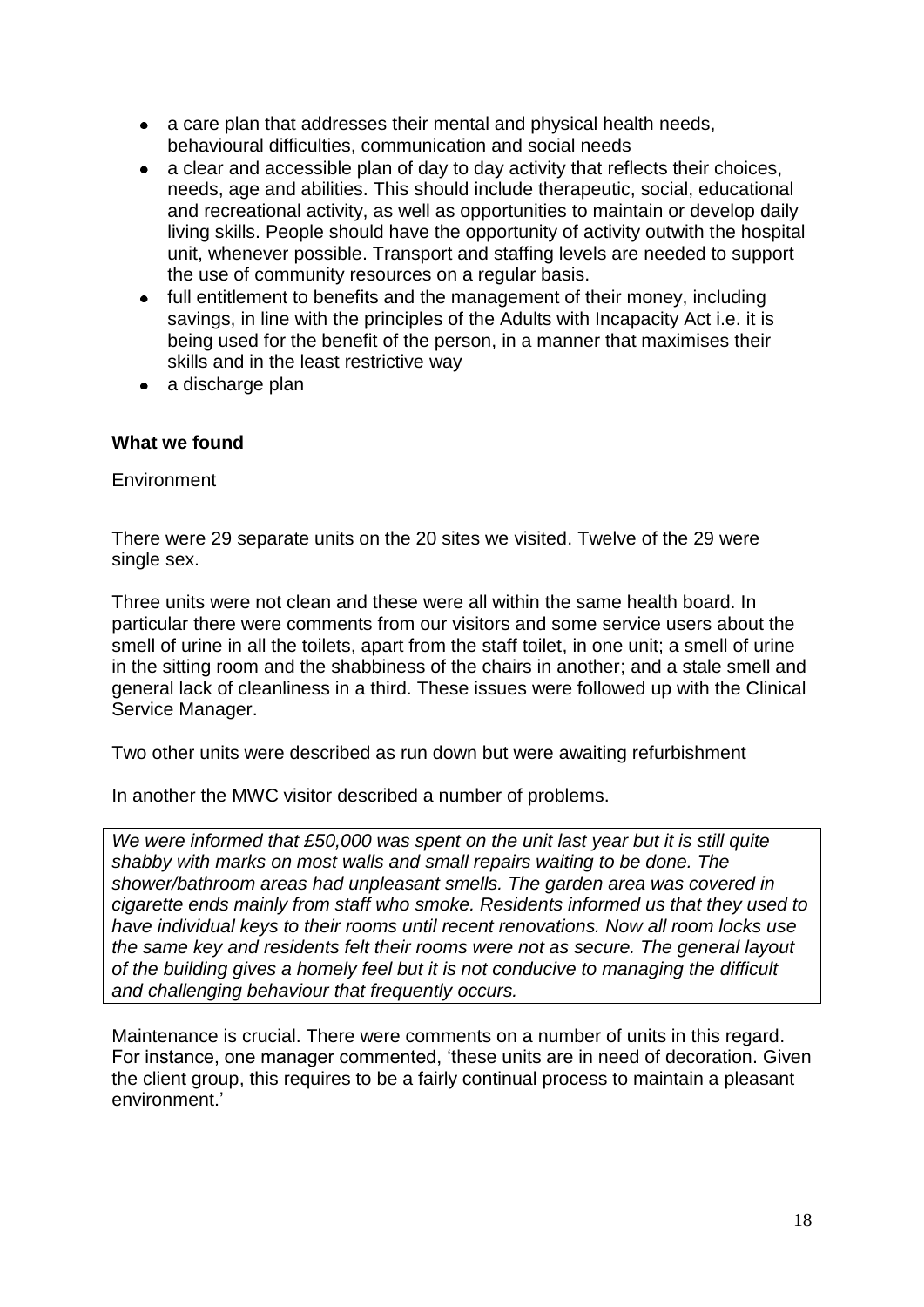### Environment: Communal Areas

Nearly all the units were relatively quiet on the day of the visit, though one had a TV on when there were no service users in the building. One had given consideration to reducing noise for people who were hypersensitive to noise. In another, efforts were made to take the louder people out together to give others quiet time. Five units did not have a separate quiet area.

In half the units the kitchens are open. Service users may, if able, make their own drinks, snacks and in some cases meals. The reasons for kitchens being locked were mainly related to safety, although in one unit we were told that, even if all service users were assessed as being safe to use the kitchen, this would not be allowed "under health and safety". This seems an unnecessary restriction in such circumstances. Water and drinks were available in units with locked kitchens at intervals throughout the day and people could ask at other times.

In 18 units service users could do their own laundry with support. 11 units were unable to offer this. In some, even if people were able to do their laundry, we were again told that health and safety policies prevented this. We feel health and safety policies must take into account the function of a unit. In assessment and treatment units for people with learning disabilities it is important that individuals are not deskilled by their hospital admission.

Seventeen units said they had space and equipment to support activities in the unit. In many units rooms were multi-purpose and dining rooms or quiet rooms were also used for activities. 10 units reported they had no space available for activities.

Twenty one (of 29) units were locked during the day. Nearly all units had a locked door policy to support this. However some were out of date and there were very few who had accessible information to explain the policy to them.

*Kylepark in Lanarkshire was a good example of a unit with user friendly information with pictures in relation to locked doors*

Environment: Bedrooms

Everyone had their own bedroom with the exception of one unit which had two rooms for two people. We asked people to show us their bedrooms and all of the 53 bedrooms we saw were personalised, although a small number were sparse as the person could only tolerate the minimum of items around them.

*In Lochview we noted the attention paid to ensuring each person's bedroom was personalised and reflected their individual tastes. We thought this was a good use of people's funds and some who were able to show us their rooms were obviously delighted and very proud of them.*

Examples of comments we made about bedrooms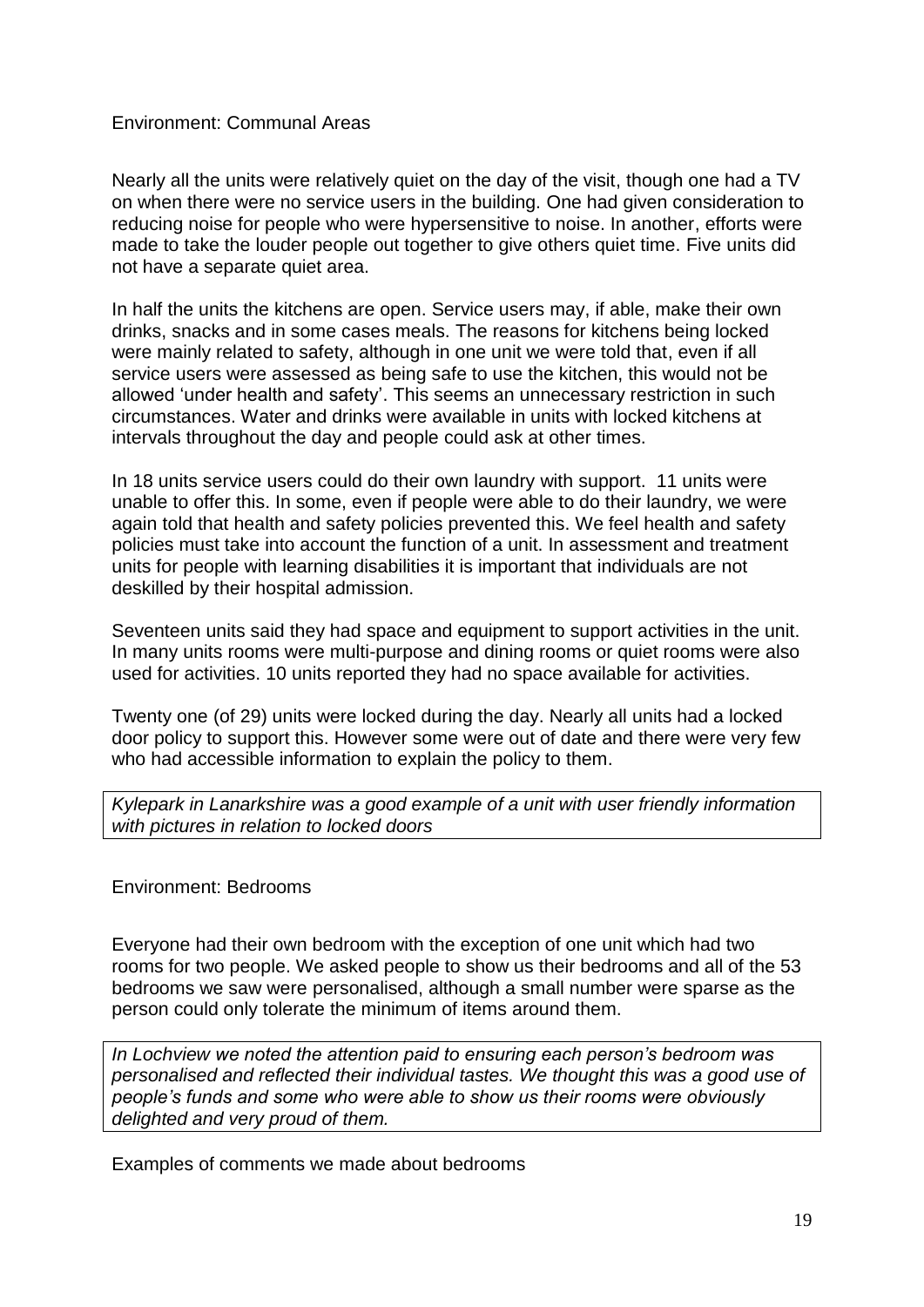*Lots of Aberdeen memorabilia and family photos - nice room.*

*Really nice room with his own home made furniture ….*

*A has bought storage boxes, pictures and her own bedding … She took pride in showing her room which she keeps tidy herself.* 

Very few negative comments were noted about the rooms: in one unit some toilets were without lids; one bedroom had frosted glass instead of curtains for safety reasons [the staff member agreed to look into the possibility of putting up curtains using velcro as the individual was upset by his room being different].

In 8 units the bedroom doors were locked, the reasons being largely for the protection of individuals" property, though people could access their rooms on request. Of the 76 service users we were able to interview, three were not able to access their rooms at times but for specific reasons, as one person commented, "*If I go to my room I would sleep my life away.'*

Environment: Garden

All units had access to a garden, though doors to them were nearly all locked. This was sometimes due to a few individuals requiring a staff presence, if they were outside.

Several gardens were poorly maintained and equipped for the group they served and the opportunity of a valuable work and recreational resource was missed. However we saw some examples of imaginative use of the garden area.

*In Netherton, for example, each person had a small area of the garden for themselves as a vegetable plot, each with a mini polytunnel. Vegetables were used in the unit's menu. Service users were involved in cooking their own meals with the support of staff, if required.*

Five of the people we interviewed in person – all in different units - said that they worked in the unit garden.

Some gardens were used as smoking areas and were marred by cigarette ends. There was a smell of smoke in one unit, where in fact none of the service users smoked.

**Catering** 

Where this was commented upon by individual service users, equal numbers praised and criticised the food provided.

*Food is good here, I am slow at eating, that is ok. I like cereal, Weetabix is my favourite, "do they always have it?" Yes.*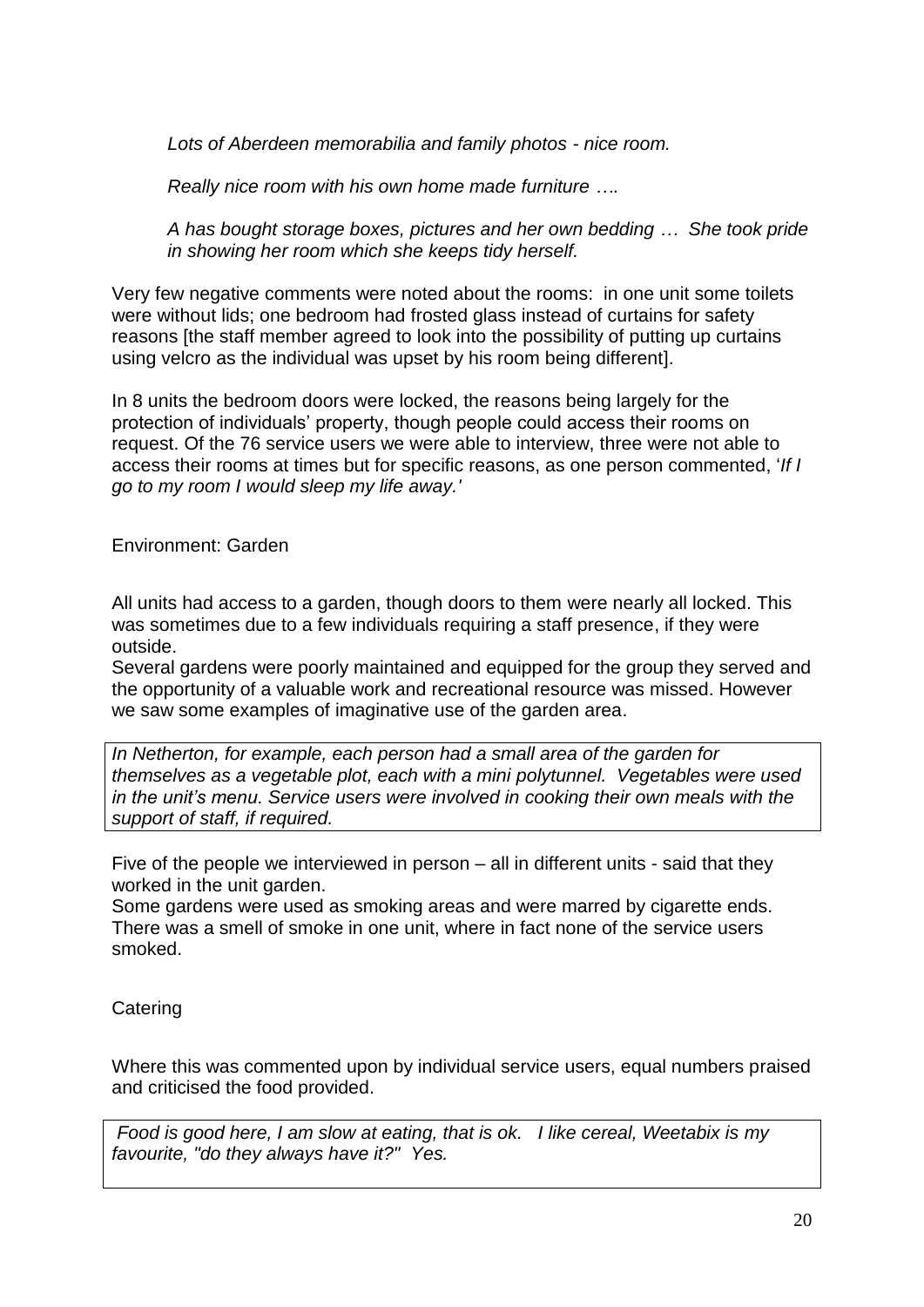*Carry out meal on a Saturday - different ones.*

*The food is not good. You can't choose your meals.* 

*The food is terrible here. You don't get a three course meal anymore - I would like custard. Always sandwiches for dinner - Usually hot meal at tea is good.*

## **Recommendations**

- **Assessment and treatment units should ensure people have access to the appropriate facilities to enable them to maintain and develop their daily living skills whilst in hospital.**
- **There should be a quiet area in all units**
- **Gardens should be safe and maintained to a reasonable standard**
- **Units should ensure that signage and information is provided in the**   $\bullet$ **most accessible format for the people using these facilities**

Assessment and care and treatment plans

Nearly everyone had a general needs assessment completed on admission to the unit. Most used a specific assessment tool such as FACE (Core Assessment and Outcomes for Learning Disability with the Risk Assessment tool); or HoNOS-LD (Health of Nations Outcomes Scales for People with Learning Disability) for people with a learning disability and mental health needs; or their own tool. One unit only completed a risk assessment and did not have a generic assessment. There was some variability as to how fully these forms were completed.

87% had had one or more specialist assessments, such as SALT, OT or psychology. In 3 cases staff were aware that assessments had been done but these could not be found in the file. For example in one instance the SALT had assessed and drawn up communication guidelines but these could not be found

Of 100 care and treatment plans examined, three were several years old and needed updating. 38 plans covered some but not all needs. Most of these fully addressed mental and physical health needs and behavioural issues but did not address areas such as communication, social needs, relationships, family contact, skills building and aspects of emotional wellbeing such as building self confidence and self esteem.

The documentation did not always evidence the care that was being given. Looking through the records there were usually other documents, which, if read in conjunction with the care plan, outlined the care being given. These documents included Essential Lifestyle Plans, personal planning books, users' daily activity plans, specialist assessment and guidance and so on. In general staff knew service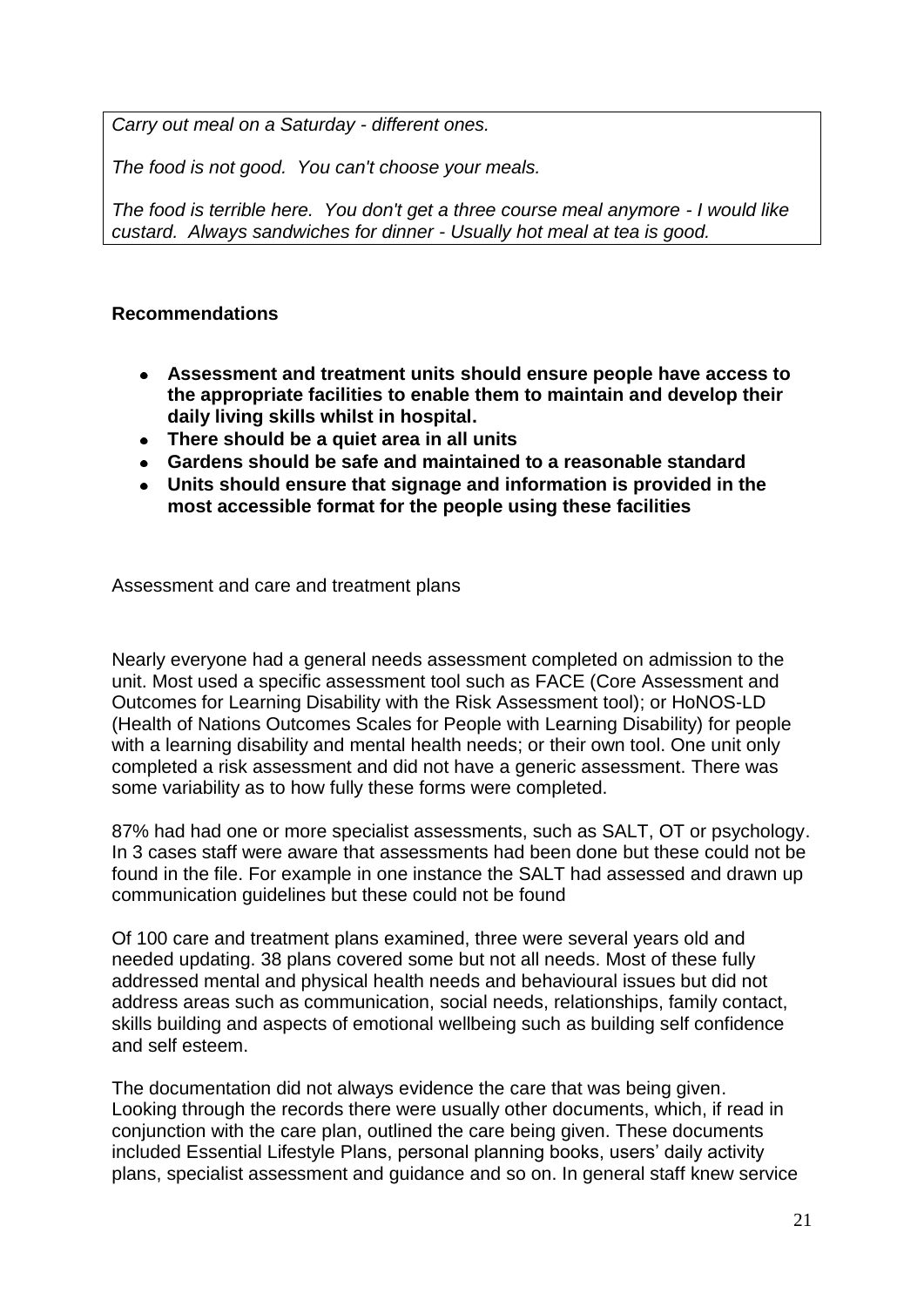users well and were clear on the care and treatment they were providing but this was not pulled together into one cohesive care and treatment plan.

Fifty-nine care and treatment plans out of the 100 covered all identified needs. They addressed the majority of issues above, where appropriate to that person. There were clear goals set out and the interventions to work towards these goals were specific and individualised. Specialist assessments informed the care and treatment plan as in the example below.

*Sarah's care and treatment plan is very much based on positive skills building with clear objectives and interventions which support these. She is a young woman with a mild learning disability, a history of abuse and significant behavioural difficulties, including self harm and violence towards others. She had a structured behaviour management plan to encourage positive behaviours and development of her independent living skills and to minimise her inappropriate behaviours such as aggression and self injury. Her care plans included improving her self esteem, confidence and self management of her behaviour; gradually withdrawing restrictions and developing community access with 1:1 outreach support; promoting a healthier lifestyle through weight loss and activity; reintegrating her into her local area; home visits and leave to a local respite facility with an opportunity to see her family; monitoring reduction of her medication; psychological support to discuss past issues, self management of her finances.*

#### **Recommendations**

**Care plans should reflect the holistic needs of the person and the input from specialist assessments**

## **Activities**

We were pleased to find that there were written activity plans for 87% of 105 responses. The 13% who did not have a structured timetable were engaged in activities on a more ad hoc basis, depending on their mental or physical health difficulties.

On our last themed visit to these units in 2007, although people were involved in various activities, very few had activity plans. We felt the emphasis on the value of meaningful activity had increased and was a more integral part of the therapeutic process.

There were many examples of programmes that reflected the individual"s therapeutic needs as well as their interests, and offered a range of opportunities on and off site. These included a whole variety of work, educational, sensory, creative, sporting, social and recreational activities, as well as daily living activities such as laundry, cooking, and other household chores. Many offered new opportunities for people or demonstrated individualisation. For example a group at Blythswood were doing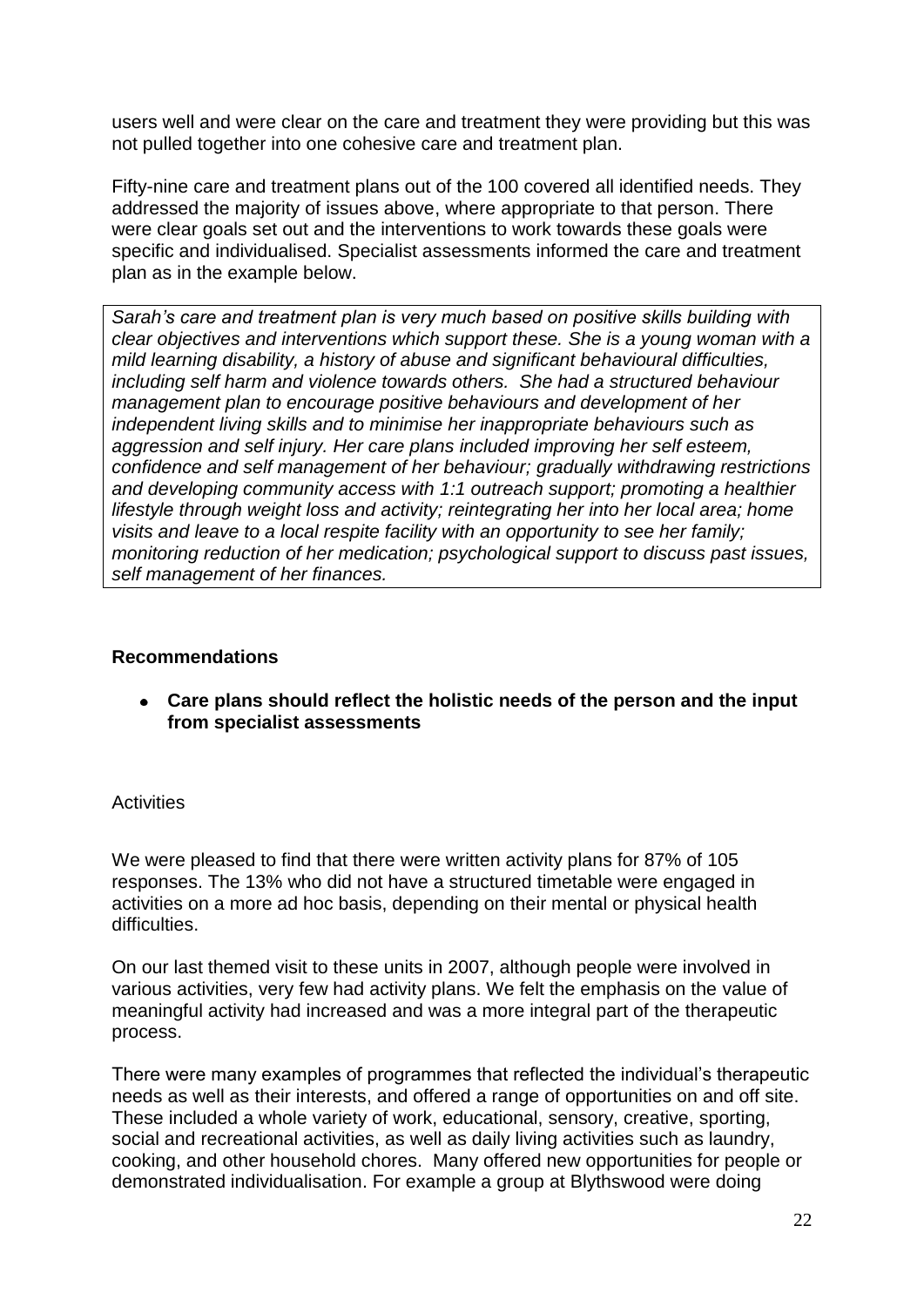drama sessions with Theatre Nemo, whilst an individual at Greenbank had built a greenhouse out of plastic bottles in the garden and was using it to grow tomatoes. There was a limited number of structured activities on some activity planners due to the person"s mental health or behavioural difficulties but these reflected current need rather than lack of thought.

In contrast the quality of the activity plans in three of the units could have been improved. Some gave the appearance of structuring the person's week but were largely composed of unspecified activities- e.g. community activity, outing, in house activity, choice of activity and so on. "In house activities" on either a unit timetable or an individual timetable does not enhance the engagement of people. It is much more meaningful to have the option of two or three in house activities that the individual is known to enjoy to help them make a choice. Similarly if it is on a unit timetable with no pictures or symbols, it has little value as a means of communication with service users.

The MWC visitor reported the views of one service user about the lack of individualised activities.

*Ann would like to go out more and repeatedly asked myself and her advocate to take her out. She wanted to make arrangements for outings. She wanted to do more cooking and gardening. The advocate said that most activities were provided by a team who were not based in the unit. She felt they were not individualised and did not reflect that Ann is more able than others.*

Thirteen (12%) people we saw were not able to have planned activities on a number of occasions because staff were not available to make it happen. In most cases this was because people required 1: 1 staffing or more (up to 4:1 in one instance). In some instances high levels of staff for one patient can lead to the cancellation of activities off-site for others. Staff in eight different units highlighted this as a problem. One unit commented that "more able patients often had things cancelled at the last minute and were left disappointed with nothing to do." One unit had had difficulties due to a number of staff retiring around the same time, service redesign had slowed recruitment and staff had had to be moved from other units. This impacted on people getting out, as they needed someone who knew them well. Two other units reported the difficulties posed by high rates of staff sickness.

In three cases availability of transport or drivers was a problem Responses in the staff questionnaire also identified the inconsistency in budgets for social activity. In most units staff costs in accompanying people are met. In a few units the person has to pay the first £3.50 of staff costs. In one unit we were told there is no budget, so sometimes patients pay for staff, on other occasions staff pay for patients.

Many units struggled with the best way to record participation in activities. Many record this in the chronological account of care and most allied health professionals record in these notes, as well as keeping their own records. However it can be difficult to extract the level of participation over a period of time, or identify where problems in participation lie, without trawling through copious notes. Some units have forms where participation is recorded, along with comments on the level of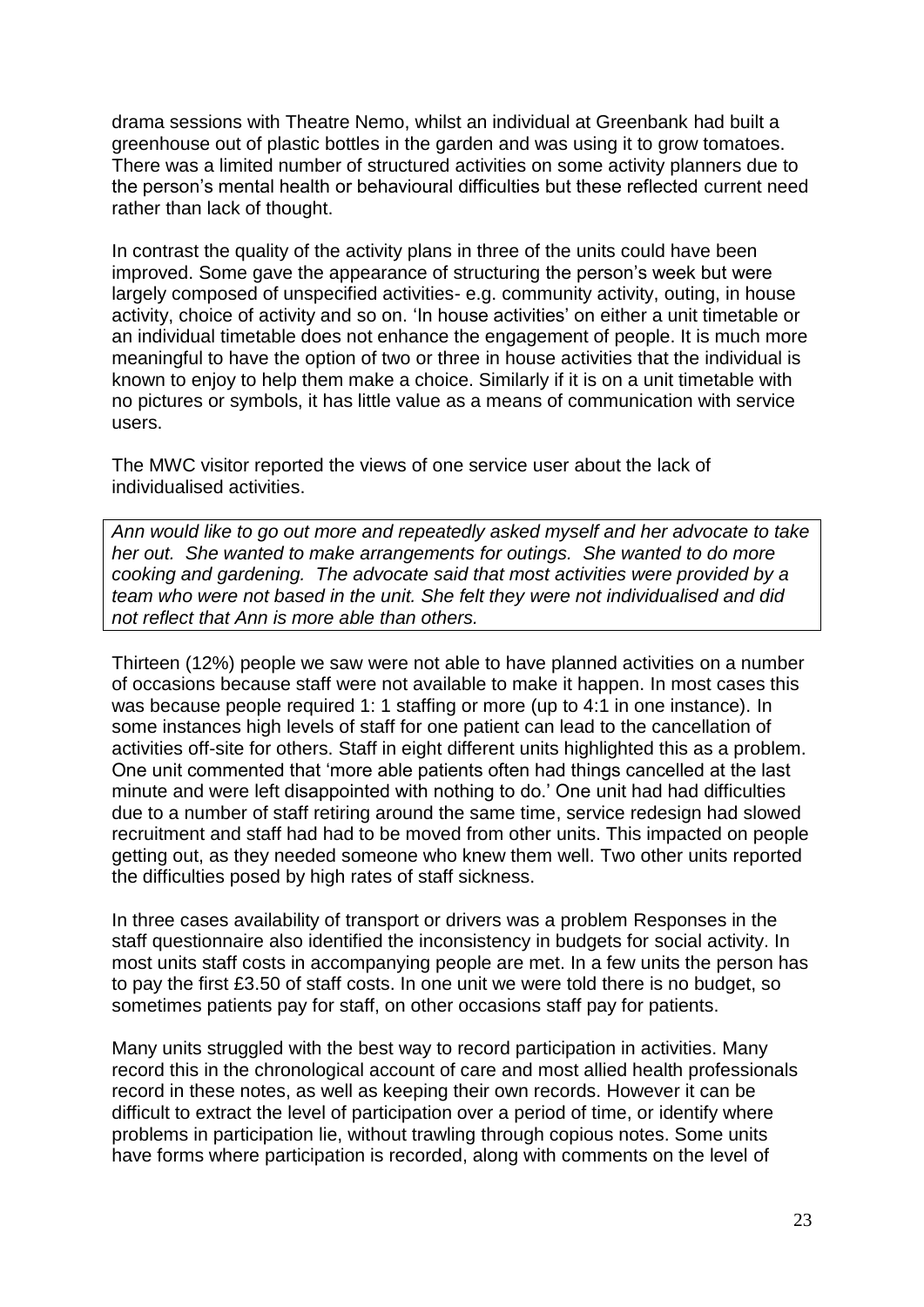engagement and reasons if a planned activity is cancelled. This gives a more immediate overview, but even these were not always consistently completed.

### **Recommendations**

- **Assessment and treatment units should ensure that activities are supported by adequate staffing, transport or social budgets**
- **There should be a clear record of participation in activities and of the reasons for cancellation of activities and these reasons should be addressed**

#### Finances

The hospital managed finances for 65% of people we visited, either by DWP appointeeship Part 4 of the AWI Act or both. Families and carers managed finances in 22% of cases, 7% of people managed their own finances and 6% were managed by financial guardians or attorneys.

There were financial problems in four instances- there was difficulty accessing funds from bank accounts in two cases, a dispute over a Power of Attorney in another and one person refused to spend his money.

We heard of a number of examples of imaginative and thoughtful ways of spending people"s savings to improve their quality of life.

*One man for his birthday had booked a show in Edinburgh that he particularly wanted to see. He took one of his friends from the same unit and they were accompanied by two staff. They stayed overnight in a hotel.*

*One man who wanted to get fit used his finances to have sessions with a personal trainer*

*One man had a passion for a particular Celtic design and constantly carried pictures of it with him. Staff arranged for a silversmith to make a copy of this for him*

*We were told of someone who was terminally ill, who paid for his sister to come over from Canada. He was thrilled to see her. He also made arrangements for her to come over to plan and be at his funeral. Staff reported this made a huge difference to the remaining months of his life.*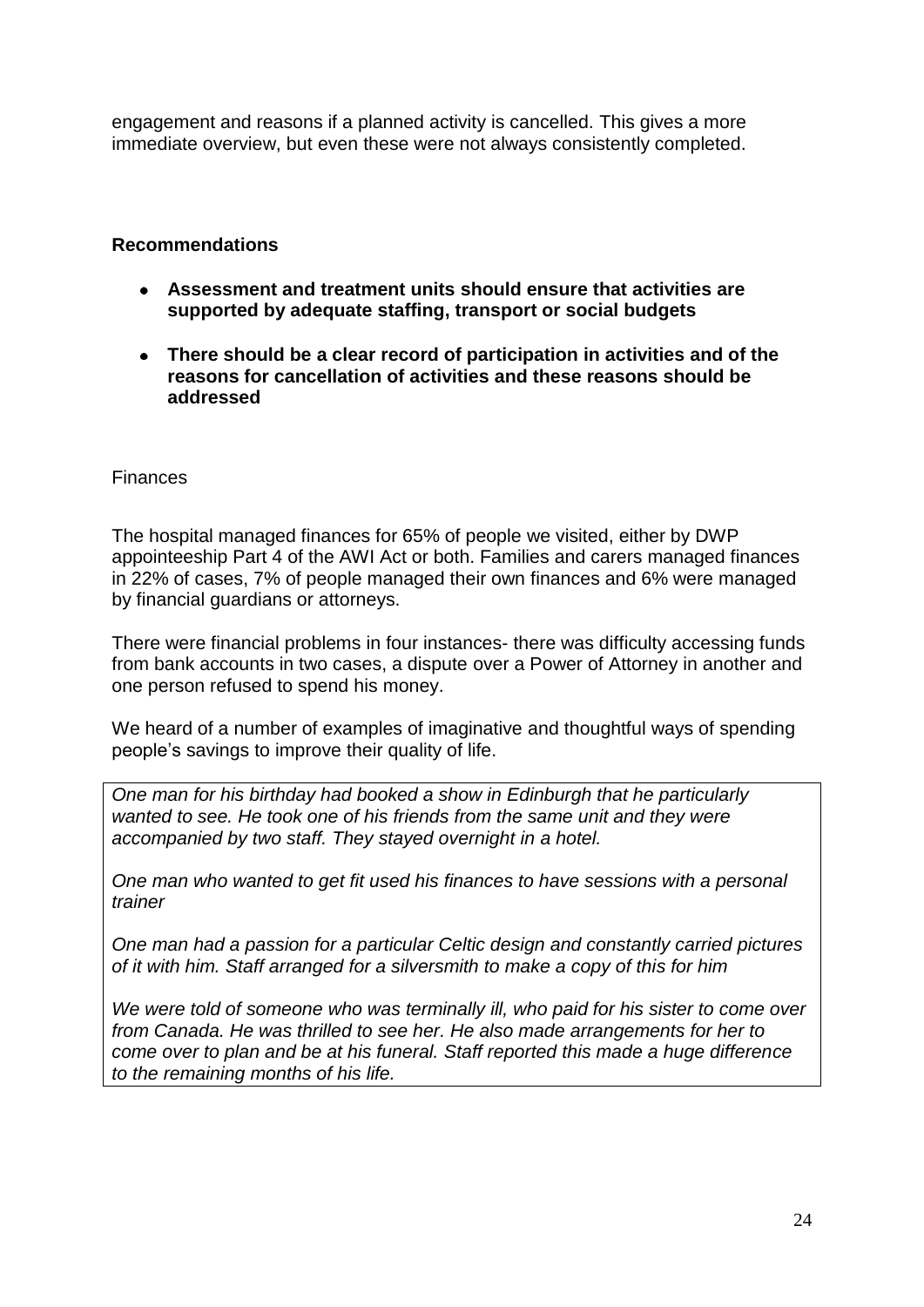Discharge Planning: Delayed Discharges

We looked at the records of 30 of the 48 people whose discharge was delayed and interviewed 22 of them to establish the reasons for these delays.

Six of these people had placements arranged and were waiting to move or in the process of moving. A further five had an identified placement but there were administrative delays such as problems with the lease of the building. Three people had insufficient funding allocated to them for the model of care they required and this was being re-examined by the local authorities concerned.

The most significant difficulty was finding a suitable resource for people with very complex needs. Sixteen people were in this position, one of whom was also unsure about funding. This group of people had additional behavioural difficulties, including verbal and physical aggression, sexually inappropriate behaviour and sexual vulnerability. They generally required robust providers with experience of managing these issues. Robert provides an example of the level of need of many of this group.

*Robert has a moderate learning disability, long standing problems of verbal and physical aggression and demanding behaviour and has in the past made unfounded allegations of assault. He is now at a point where it is unlikely that there will be much change in his presentation. He does not require a hospital setting but needs a care setting that can provide a safe environment for him and those around him. Staff will need to continue actively managing his behaviour, noting predictors and perseverating factors. Such a placement would allow him to maximise his abilities and social and recreational opportunities and minimise his periods of distress.*

The situation seemed to be similar to that in 2007, when there were 68 delayed discharges of 388 patients (this included forensic patients) across Scotland. A number of units said they expected the numbers of delayed discharges to increase with the strain on local authority resources.

Discharge Planning: General

In addition to those who were designated as delayed discharges, there were a further 18 people who were actively working towards discharge to a variety of community settings. Eight had identified placements and were in the transition process. Two others had identified placements but were waiting for agreement on funding. Seven were still at the stage of looking for a suitable placement and one had just recently been referred to Social Work to begin discussion on the options.

We were generally impressed with the transition planning between health, social work and providers, where placements had been identified. All those who were moving to supported living situations had the proposed providers working with them several times in the week and were becoming familiar with the staff who would be supporting them, in some cases residents they would be sharing with and the area they were moving to. In most cases there was continuity in the multi disciplinary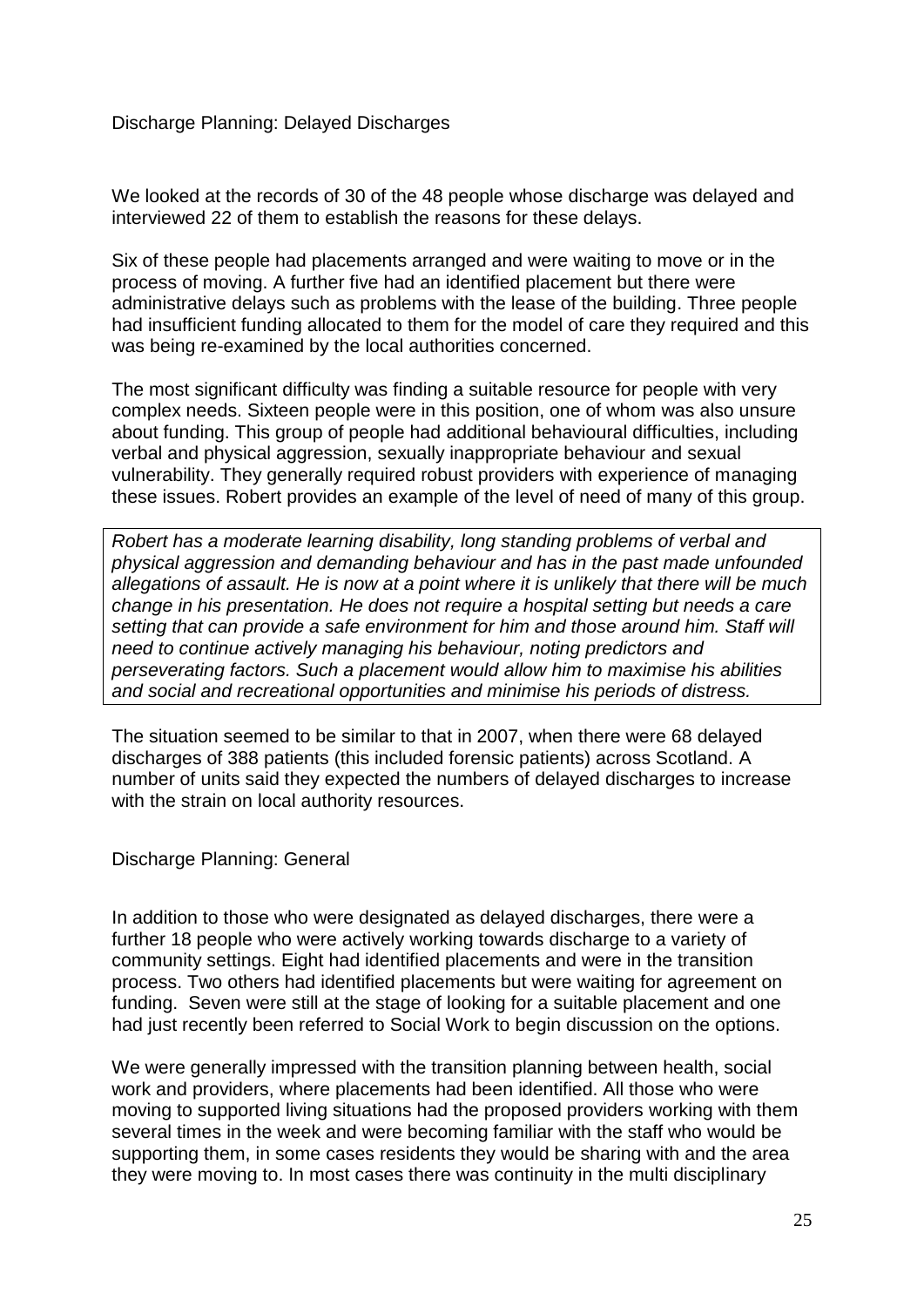team planning and supporting the person. In some cases ward staff planned to have contact for a period after discharge to support the person and their providers.

There were two individuals who were awaiting a move to alternative hospital care but beds were currently unavailable.

#### **Recommendations**

**NHS Boards need to work closely with local authorities and providers to re-examine how the needs of those with very complex needs who are identified as delayed discharges can be addressed.**

#### **PARTICIPATION AND INVOLVEMENT**

**Key messages 4: Participation and involvement**

**There was good evidence of individual participation in care planning and reviews. Support with communication, whether by physical means such as Talking Mats or the use of advocacy was variable.**

#### **Detailed Findings 4: Participation and involvement**

#### **What we expect to find**

- Each person has an individualised care plan
- People are involved as far as possible in that plan and reviews of it and in discharge planning
- Preparation and assistance is provided to enhance the person's communication and involvement in the process
- Access to advocacy
- Information in the unit is provided in a user friendly format
- Appropriate involvement of families and carers

#### **What we found**

Care and treatment plans and reviews: supporting service users

As outlined above care plans varied in quality. Some addressed individual physical, mental health and behavioural needs but did not always incorporate the person"s holistic needs and choices. Some were excellent and were very person-centred. A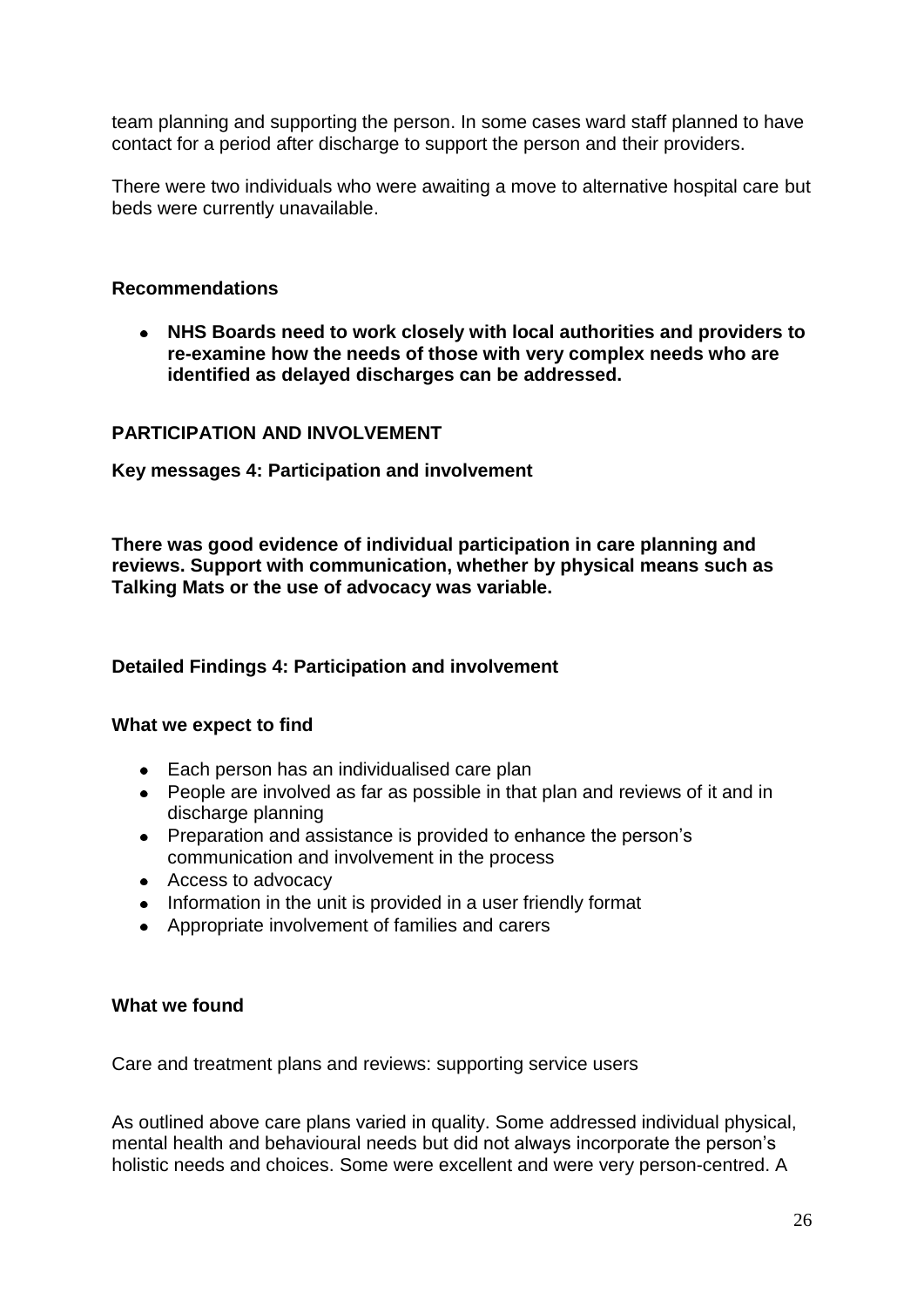number of people had Essential Lifestyle Plans or Personal Life Plans, which were reflected in the care plan. Most people, where able, attended their reviews or part of their review.

The key nurse or named nurse generally met with the person before the review of their care plan to help them express what they felt about their plan and what needed changing. Good practice examples include:

*In Mayfield these 1:1 meetings between the nurse and service user are on a weekly basis, and discussion on the care plan or any other issue are clearly recorded.*

*In Blythswood and Netherton people have a user friendly copy of their care plan, setting out how they communicate, their self care and domestic routines, activities they are involved in, their psychological needs and so on. This is compiled with the service user and illustrated with symbols or pictures of that person doing the task or activity.*

*In Elmwood (Bracken ward) service users have accessible care plans that have been created with the assistance of Talking Mats. These are proving a very effective communication aid and extend user choice. In Elmwood (Fern) the specialist dietician uses pictorial aids to help people understand her recommendations regarding diet options*

*Similarly in Monroe House, Talking Mats are used to prepare people for Care Programme Approach meetings, health checks and other events, as well as to support behavioural change.*

Care and treatment plans and reviews: Users" Views

Service users we interviewed told us a bit about how they were involved in their own care. There were 43 people who said they attended meetings about their care. They said that they were listened to, they heard about plans for their future and one person said she made suggestions about what she would like to do. Many of them mentioned who was at the meetings. A few said that their independent advocate and, in some cases, a relative went to the meetings with them. In a few cases the person said that they attended the meeting only for a short time or there was an indication that their participation was limited.

Twenty people said that they did not attend meetings about their care, mostly because they did not want to go. Thirteen of them said that others (family or an advocate) went to the meetings, and may or may not have kept them informed.

*'My mum goes to meetings but I don't know what they say at the meetings. There is a meeting tomorrow that my mum will go to. I think they will talk about me living at my mum's when I go home.'*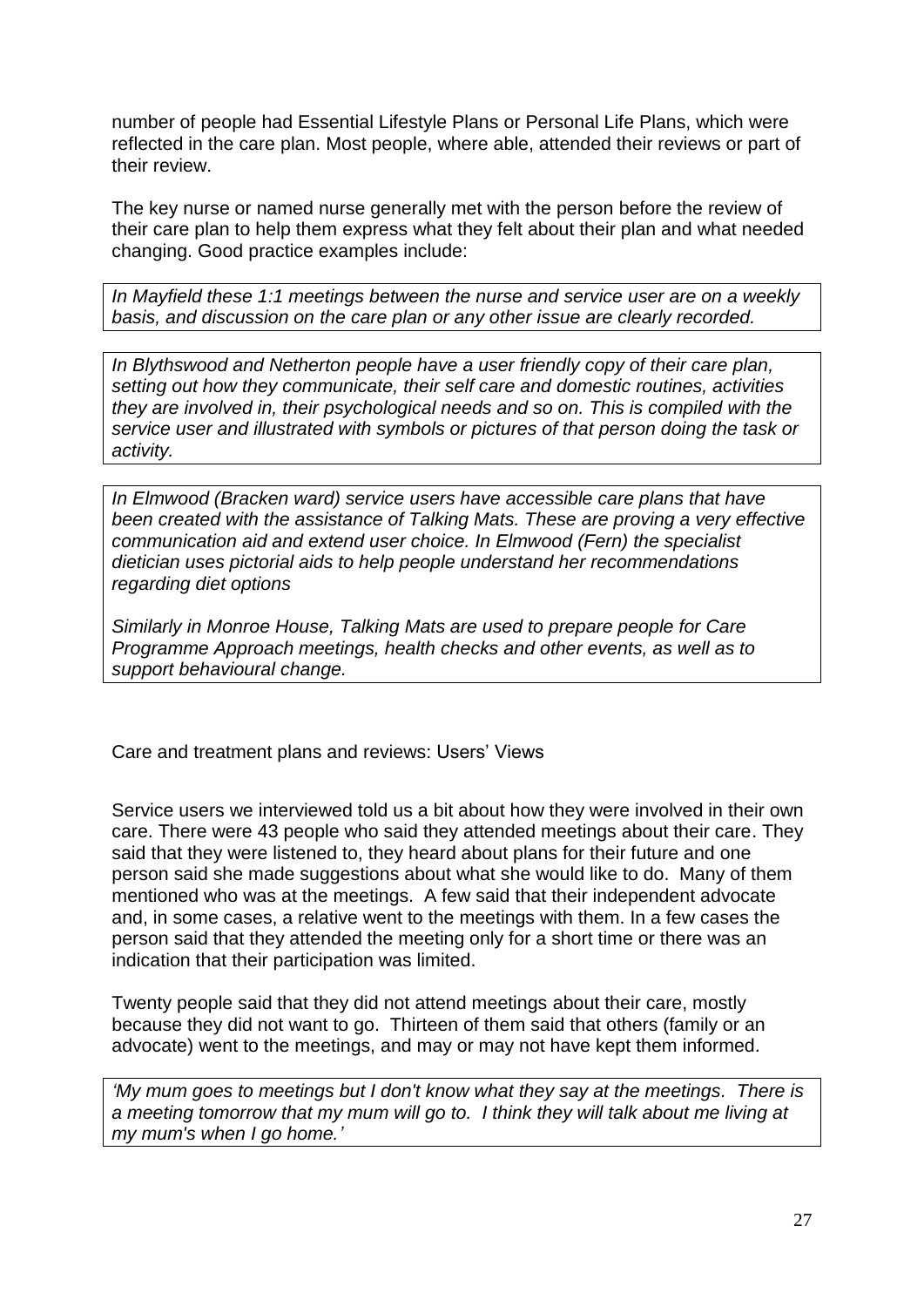*In Primrose Lodge, where most people are unable to participate in meetings, there is an initiative to look at this There is a general service user involvement sheet to prompt thinking about ways to enhance participation by looking at barriers and ways to overcome them. In addition pre and post meeting sessions are held with the individual to try to gain views and then inform about decisions/plans.*

In a few cases the person was dissatisfied with their involvement. In one case the visitor noted:

*'There was a meeting last week but she wasn't given the chance to go along. Advocate meant to update her but hasn't been in touch. The person concerned said that her mother had been to some meetings in the past and she herself would like to go along to find out what was going on.'*

## Advocacy

All units said that they had access to advocacy services but reported different levels of involvement. Information was displayed about advocacy in only ten units. Some units, such as Elmwood, had consistent advocates for a number of people and they often attended team meetings, as well as supporting people in Mental Health Tribunal Service proceedings. In some units advocacy had involvement when discharge plans were being developed, in others it was restricted to involvement in Tribunal proceedings. Four units expressed concerns about some aspect of the advocacy service – these included difficulties with availability of the service, consistency of advocate, lack of clarity of some advocates about their role and some advocates raising unrealistic expectations. Others, such as Arrol Park, were very positive about their availability, the consistency of personnel and their contribution in supporting service users' opinions.

Provision of information about the service

We looked at the efforts units had made to inform people about their service, as well as seek their views on how this can be improved. The responses were very varied.

Some units provided a user friendly introduction to the unit. For example, Elmwood has a welcome leaflet with basic information including what to bring with you, what will happen when you come in and visiting arrangements.

*Mayfield have invested a lot of effort in producing a very comprehensive induction booklet, using pictures and symbols, which includes clear information about the facilities and layout of the unit, the daily routine, the roles of people who will be helping the user, the care plan, visiting arrangements, what to bring and so on.* 

In some units, such as Kylepark and Elmwood, efforts have been made to make information and policies and procedures accessible. In Elmwood, Boardmaker has been used in the design of some information posters about the ward, the complaints process and the locked door policy.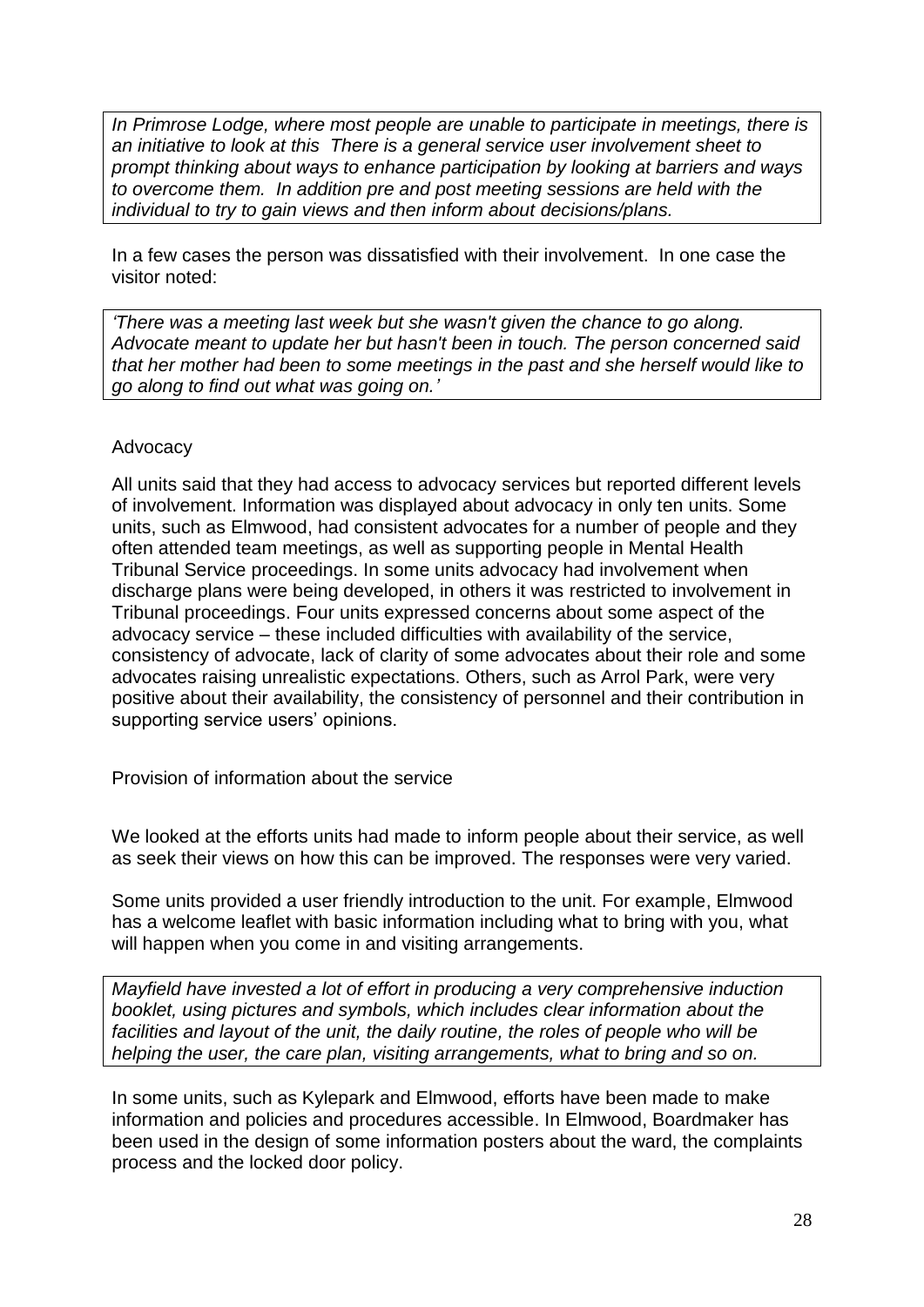User friendly signage to identify rooms was evident in 18 of the 29 buildings we visited. In some services there was little evidence of good signage, user friendly care plans, accessible policies and procedures, induction leaflets, accessible menus and so on.

We saw some good examples of units who actively seek service user feedback in a variety of ways. Service users in Netherton had helped to construct an easy read questionnaire, which is filled in annually. Blythswood use a similar questionnaire. In Elmwood advocacy support individuals, carers and families to attend forums and say what they think of the service. The Lothian Health Board units have service wide meetings supported by SALT and advocacy to get users" views. The Greater Glasgow and Clyde Health Board services are similarly setting up a service user forum across all four units facilitated by the Equality and Diversity support worker.

#### Contact with Family and Carers

Ninety-three of the people we saw had contact with relatives. It was clear staff were committed to supporting people in maintaining these contacts. This involved helping with phone calls, assisting with visiting arrangements, welcoming visitors with coffee or tea, keeping family, where appropriate, informed of any concerns, events or generally updating them, inviting them to social events, and keeping memory sheets for family birthdays and anniversaries.

One relative in Overtoun expressed the positive factors from a parent"s point of view

*As well as all the meetings, staff let us know the good things that have happened as well as the difficulties. Despite staff being on the receiving end of some of my son's very difficult behaviour, they are totally professional. The communication is very good. Staff are flexible about us visiting. There are no set times and they always make us welcome. It feels homely because we have got to know the staff and some of the other residents.* 

#### **Recommendations 4: Participation and Involvement**

- **Units should examine ways in which people's involvement in decisions about their own care and treatment can be increased. This should include Speech and Language Therapy input to enhance communication of options and users' choices and to maximise their understanding of the processes and policies. The involvement of advocacy is also important and should be encouraged**
- **Units should share good practice in providing accessible information about their service and getting feedback from service users.**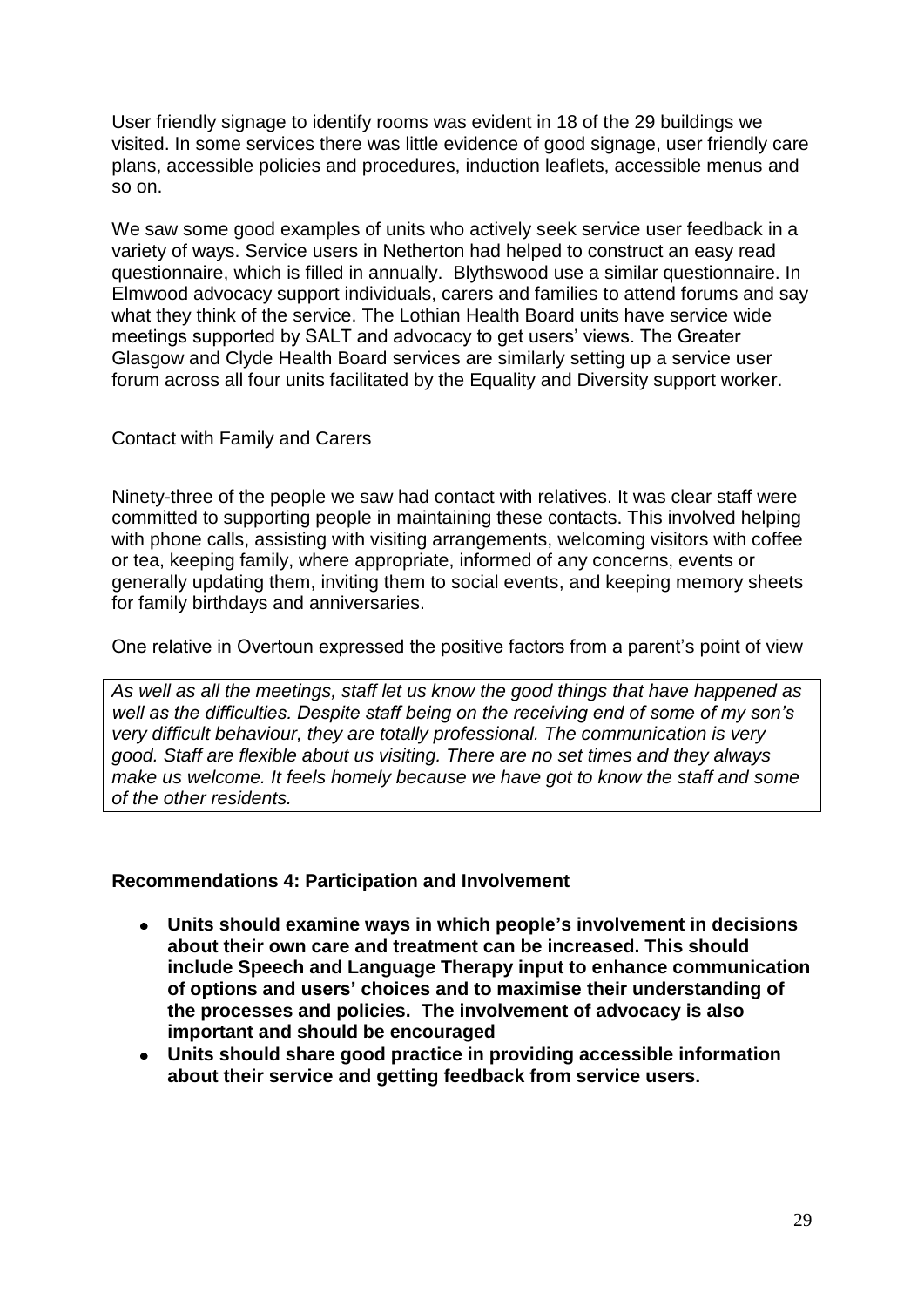## **CONCLUSION**

There were many positive findings from our visits to people with learning disabilities in hospital wards throughout Scotland. We have tried to highlight areas of best practice where we have come across them. The key messages in this report are designed to make services aware of our findings, including the concerns identified in our visits to assessment and treatment units. We hope that staff working in these areas will bear them in mind and respond effectively in providing services in their area in line with the principles of the AWI Act and the Mental Health Act.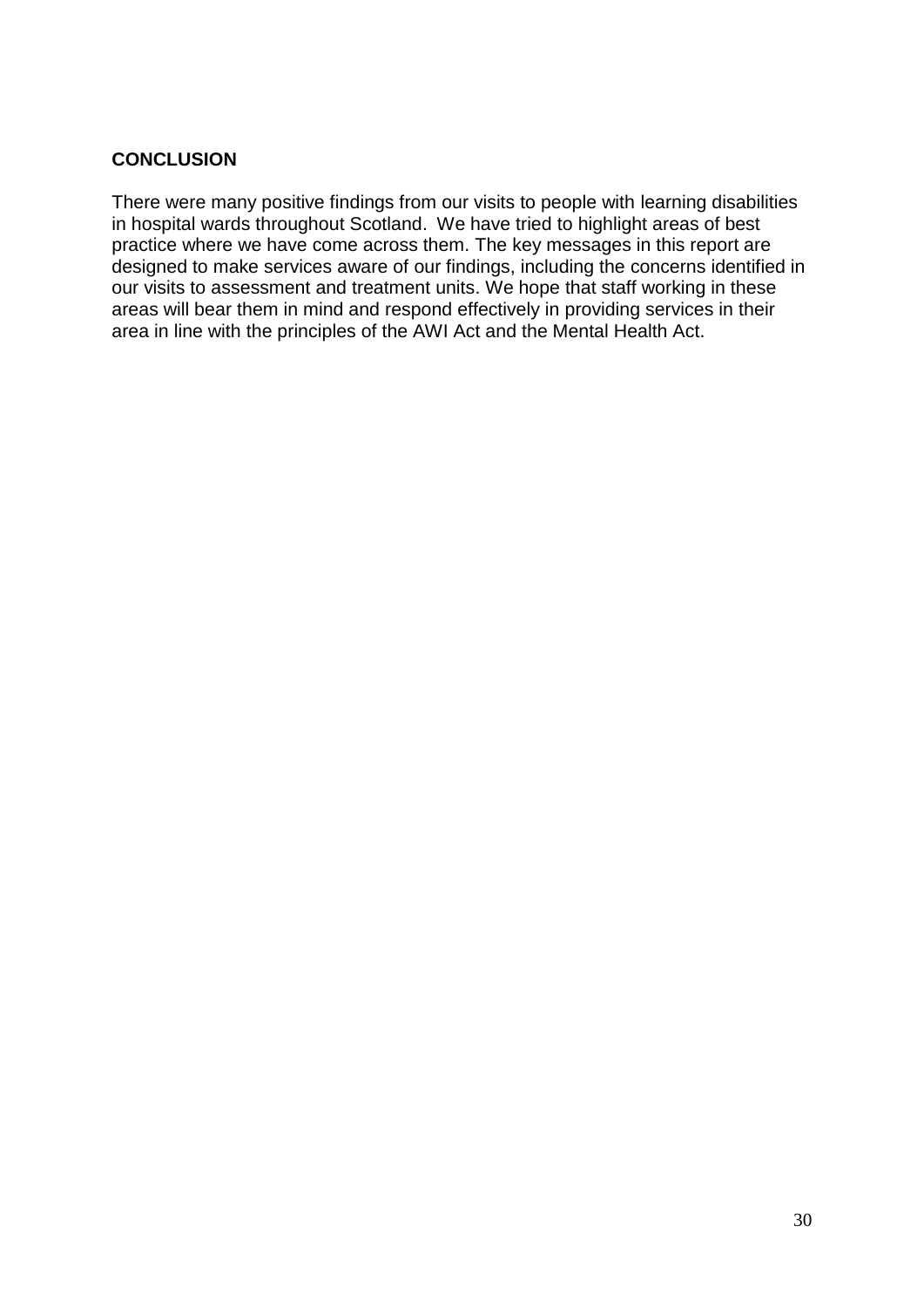#### **Table 1 Units visited and people seen**

| NHS Board               | <b>UNIT</b>                                             | No. of beds     | No. of patients in unit |                | People seen on visit |                | % patients seen* | Personal<br>interviews |                 |
|-------------------------|---------------------------------------------------------|-----------------|-------------------------|----------------|----------------------|----------------|------------------|------------------------|-----------------|
|                         |                                                         |                 | Male                    | Female         | Male                 | Female         | All              |                        |                 |
| Ayrshire and Arran      | <b>Arrol Park</b>                                       | 19              | 9                       | 6              | 6                    | 3              | 9                | 60%                    | 6               |
| Dumfries & Gal (HB)     | Lahraig                                                 | $\overline{4}$  | $\mathbf{1}$            | $\mathbf{1}$   | $\mathbf{1}$         | $\overline{2}$ | 3                | 150%                   | $\mathbf{1}$    |
| Fife                    | Mayfield                                                | 13              | 6                       | 5              | 2                    | 3              | 5                | 45%                    | 4               |
| Forth Valley            | Lochview 1                                              | 8               | 4                       | 4              |                      | 3              | 3                | 38%                    | $\mathbf{1}$    |
| Forth Valley            | Lochview <sub>2</sub>                                   | 6               | $\overline{4}$          | $\overline{2}$ | 2                    | $\overline{2}$ | $\overline{4}$   | 67%                    | 3               |
| Forth Valley            | Lochview 3                                              | 6               | 4                       | $\mathbf{1}$   | 2                    |                | 2                | 40%                    | $\overline{2}$  |
| Forth Valley            | Lochview 4                                              | 6               | 2                       | 4              |                      | $\overline{2}$ | $\overline{2}$   | 33%                    | $\mathbf{1}$    |
| Grampian                | Elmwood Bracken                                         | 12              | $\mathbf{1}$            | 5              |                      | 3              | 3                | 50%                    | $\overline{c}$  |
| Grampian                | Elmwood Fern                                            | $\overline{12}$ | 11                      |                | $\overline{7}$       |                | $\overline{7}$   | 64%                    | 5               |
| Greater Glasgow & Clyde | Blythswood                                              | 12              | $\overline{7}$          | 5              | 5                    | $\overline{7}$ | 12               | 100%                   | 9               |
| Greater Glasgow & Clyde | Netherton                                               | 8               | 8                       |                | $\overline{4}$       |                | $\overline{4}$   | 50%                    | 3               |
| Greater Glasgow & Clyde | Overtoun                                                | 16              | $\overline{12}$         | 4              | 5                    | 3              | 8                | 50%                    | 6               |
| Greater Glasgow & Clyde | Waterloo Close Unit 2                                   | $\overline{4}$  | $\mathbf{2}$            | $\overline{2}$ | $\overline{2}$       | $\mathbf{1}$   | 3                | 75%                    | $\mathbf{1}$    |
| Greater Glasgow & Clyde | Waterloo Close 4                                        | $\overline{2}$  | $\mathbf{1}$            |                | $\mathbf{1}$         |                | $\mathbf{1}$     | 100%                   |                 |
| Highland                | Willows                                                 | 6               | 3                       | 3              | $\overline{2}$       | $\mathbf{1}$   | 3                | 50%                    |                 |
| Lanarkshire             | Kylepark                                                | 12              | 6                       | $\mathbf{1}$   | 2                    |                | 2                | 29%                    | $\overline{2}$  |
| Lothian                 | Camus Tigh                                              | 8               | $\overline{7}$          |                | 2                    |                | 2                | 29%                    | $\overline{2}$  |
| Lothian                 | Carnethy                                                | 8               | $\overline{7}$          |                | 3                    |                | 3                | 43%                    |                 |
| Lothian                 | Dunedin                                                 | 5               | 5                       |                | 3                    |                | 3                | 60%                    | $\overline{2}$  |
| Lothian                 | Greenbank                                               | 12              | 11                      |                | 6                    |                | 6                | 55%                    | 3               |
| Lothian                 | Primrose Lodge                                          | 8               |                         | 8              |                      | 6              | 6                | 75%                    | $\overline{4}$  |
| Lothian                 | <b>William Fraser</b>                                   | 12              | $\overline{7}$          | 4              | 2                    | 2              | $\overline{4}$   | 36%                    | $\overline{2}$  |
| Tayside                 | Bridgefoot                                              | 6               | 5                       | $\overline{2}$ | 4                    | $\mathbf{1}$   | 5                | 71%                    | 3               |
| Tayside                 | <b>Carseview Learning Disability</b><br>Assessment Unit | 10              | 5                       | 6              | $\mathbf{1}$         | $\mathbf{1}$   | $\overline{2}$   | 18%                    | $\overline{2}$  |
| Tayside                 | Monroe House                                            | 26              | 19                      | 6              | $\overline{7}$       | $\overline{4}$ | 11               | 44%                    | 6               |
| ALL                     |                                                         | 241             | 147                     | 69             | 69                   | 44             | 113              | 52%                    | $\overline{70}$ |

\*Note: numbers of patients were reported to us by clinical service managers in advance of visits. In some cases, vacant beds were filled by the time of the visit. This accounts for us apparently seeing more than 100% of patients in Lahraig.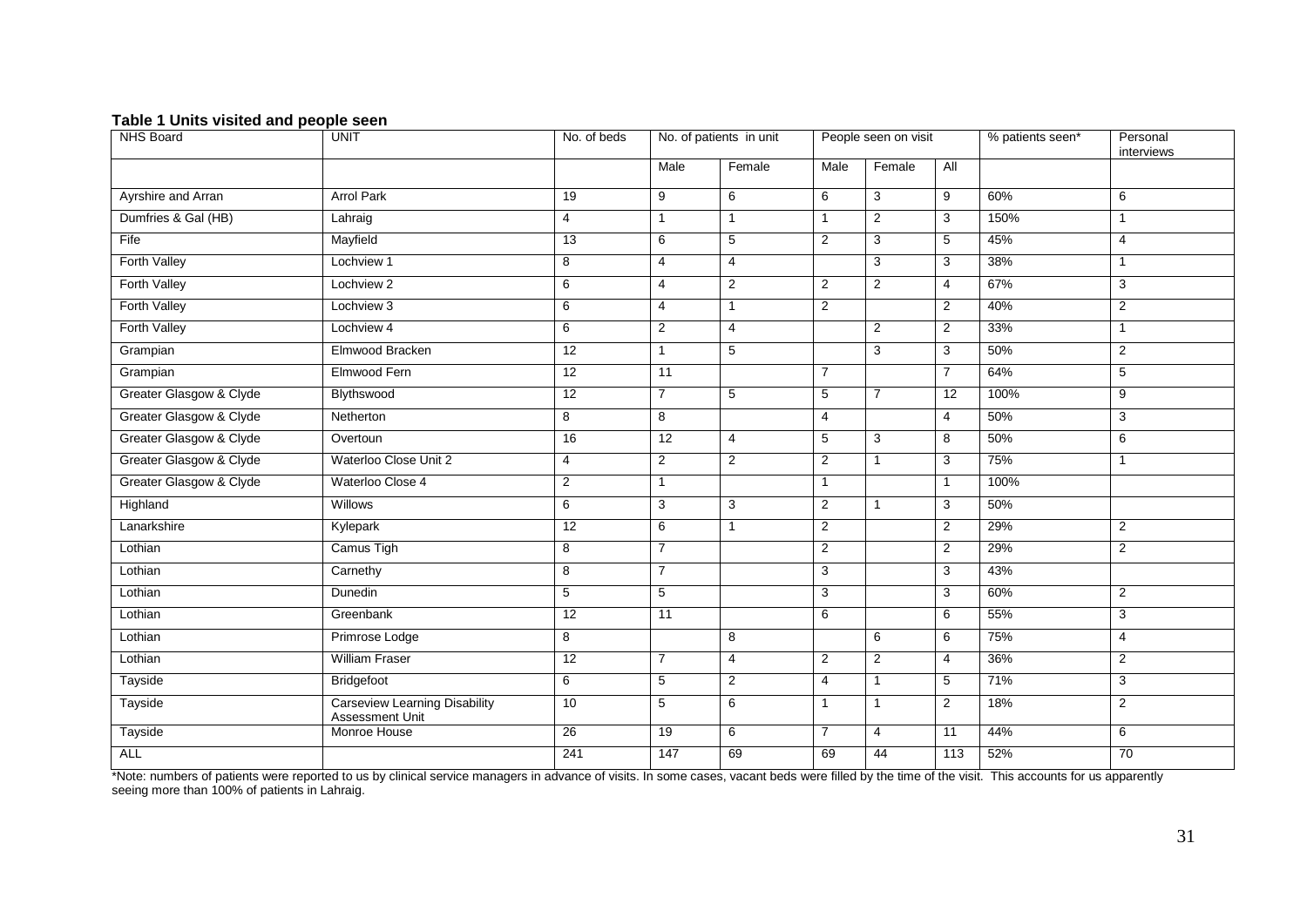| Table 2 Delayed discharges in learning disability inpatient units by Health Board, June |  |
|-----------------------------------------------------------------------------------------|--|
| 2011                                                                                    |  |

| <b>Health Board</b>     | No. of patients | No. of delayed<br>discharges | Delayed discharges as % of<br>total patients |  |  |
|-------------------------|-----------------|------------------------------|----------------------------------------------|--|--|
| Ayrshire and Arran      | 15              | 5                            | 33                                           |  |  |
| Dumfries and Galloway   | 2               | 0                            | 0                                            |  |  |
| Fife                    | 11              | 8                            | 73                                           |  |  |
| Forth Valley            | 25              | 8                            | 32                                           |  |  |
| Grampian                | 18              | 5                            | 27                                           |  |  |
| Greater Glasgow & Clyde | 41              | 14                           | 34                                           |  |  |
| Highland                | 6               | 0                            | $\mathbf 0$                                  |  |  |
| Lanarkshire             | 5               | $\Omega$                     | 0                                            |  |  |
| Lothian                 | 49              | 3                            | 6                                            |  |  |
| Tayside                 | 18              | 5                            | 28                                           |  |  |
| Monroe House (Private)  | 25              | 0                            | $\mathbf 0$                                  |  |  |
| All units               | 215             | 48                           | 22                                           |  |  |

# **Table 3 People visited by gender and age**

| Age group     | % Female | % Male | $%$ All | No. of people |
|---------------|----------|--------|---------|---------------|
| $16 - 25$     | 14%      | 16%    | 15%     | 17            |
| $25 - 35$     | 20%      | 23%    | 22%     | 25            |
| 35< 45        | 16%      | 17%    | 17%     | 19            |
| 45< 55        | 36%      | 26%    | 30%     | 34            |
| 55<65         | 11%      | 12%    | 12%     | 13            |
| $65+$         | 14%      | 6%     | 4%      | 5             |
| No. of people | 44       | 69     | 113     | 113           |

### **Table 4 Incidence of specific diagnoses in people visited**

| Diagnosis                        | People with diagnosis |          |  |  |  |
|----------------------------------|-----------------------|----------|--|--|--|
|                                  | No.                   | Percent. |  |  |  |
| Mild learning disability         | 44                    | 39%      |  |  |  |
| Moderate learning disability     | 45                    | 40%      |  |  |  |
| Severe learning disability       | 19                    | 17%      |  |  |  |
| Autistic spectrum disorder       | 25                    | 22%      |  |  |  |
| <b>Mental Illness</b>            | 50                    | 44%      |  |  |  |
| <b>Challenging Behaviour</b>     | 46                    | 41%      |  |  |  |
| other                            | 19                    | 17%      |  |  |  |
| No additional diagnosis recorded | 2                     | 2%       |  |  |  |

Note: "other" diagnoses were personality disorder and Prader-Willi syndrome. Some people have more than one additional diagnosis